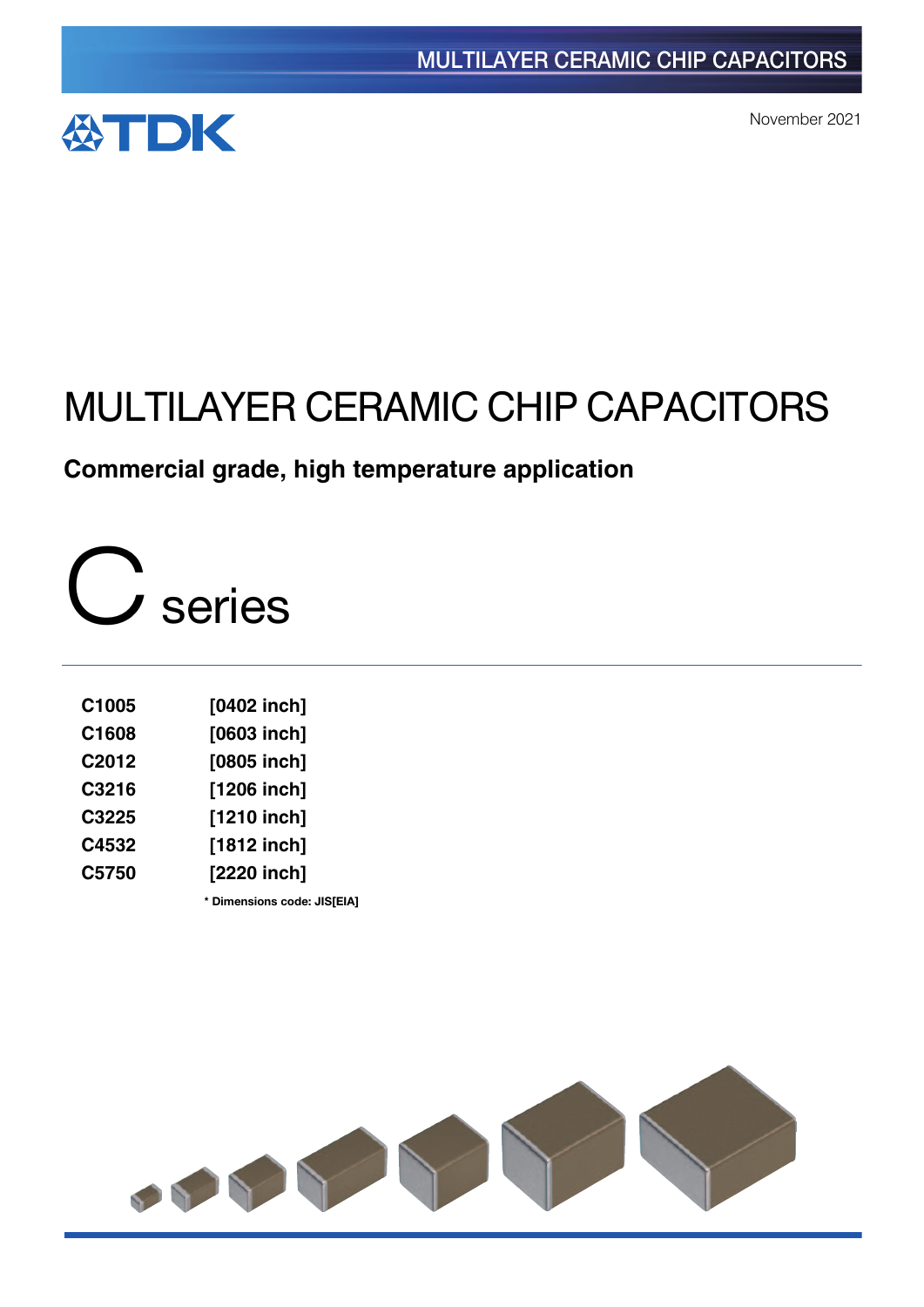# **REMINDERS FOR USING THESE PRODUCTS**

Before using these products, be sure to request the delivery specifications.

# **SAFETY REMINDERS**

Please pay sufficient attention to the warnings for safe designing when using this products.

# **A** REMINDERS

1. The products listed on this catalog are intended for use in general electronic equipment (AV equipment, telecommunications equipment, home appliances, amusement equipment, computer equipment, personal equipment, office equipment, measurement equipment, industrial robots) under a normal operation and use condition.

The products are not designed or warranted to meet the requirements of the applications listed below, whose performance and/or quality require a more stringent level of safety or reliability, or whose failure, malfunction or trouble could cause serious damage to society, person or property.

If you intend to use the products in the applications listed below or if you have special requirements exceeding the range or conditions set forth in the each catalog, please contact us.

- (1) Aerospace/aviation equipment
- (2) Transportation equipment (cars, electric trains, ships, etc.)
- (3) Medical equipment (excepting Pharmaceutical Affairs Law classification Class1,2)
- (4) Power-generation control equipment
- (5) Atomic energy-related equipment
- (6) Seabed equipment
- (7) Transportation control equipment
- (8) Public information-processing equipment
- (9) Military equipment
- (10) Electric heating apparatus, burning equipment
- (11) Disaster prevention/crime prevention equipment
- (12) Safety equipment
- (13) Other applications that are not considered general-purpose applications

When designing your equipment even for general-purpose applications, you are kindly requested to take into consideration securing protection circuit/device or providing backup circuits in your equipment.

- 2. We may modify products or discontinue production of a product listed in this catalog without prior notification.
- 3. We provide "Delivery Specification" that explain precautions for the specifications and safety of each product listed in this catalog. We strongly recommend that you exchange these delivery specifications with customers that use one of these products.
- 4. If you plan to export a product listed in this catalog, keep in mind that it may be a restricted item according to the "Foreign Exchange and Foreign Trade Control Law". In such cases, it is necessary to acquire export permission in harmony with this law.
- 5. Any reproduction or transferring of the contents of this catalog is prohibited without prior permission from our company.
- 6. We are not responsible for problems that occur related to the intellectual property rights or other rights of our company or a third party when you use a product listed in this catalog. We do not grant license of these rights.
- 7. This catalog only applies to products purchased through our company or one of our company's official agencies. This catalog does not apply to products that are purchased through other third parties.

Notice: Effective January 2013, TDK will use a new catalog number which adds product thickness and packaging specification detail. This new catalog number should be referenced on all catalog orders going forward, and is not applicable for OEM part number orders.

Please be aware the last five digits of the catalog number will differ from the item description (internal control number) on the product label.

Contact your local TDK Sales representative for more information.

(Example)

| Catalog issued date    | Catalog number        | Item description (on delivery label) |
|------------------------|-----------------------|--------------------------------------|
| Prior to January 2013  | C1608C0G1E103J(080AA) | C1608C0G1E103JT000N                  |
| January 2013 and later | C1608C0G1E103J080AA   | C1608C0G1E103JT000N                  |

**ATDK**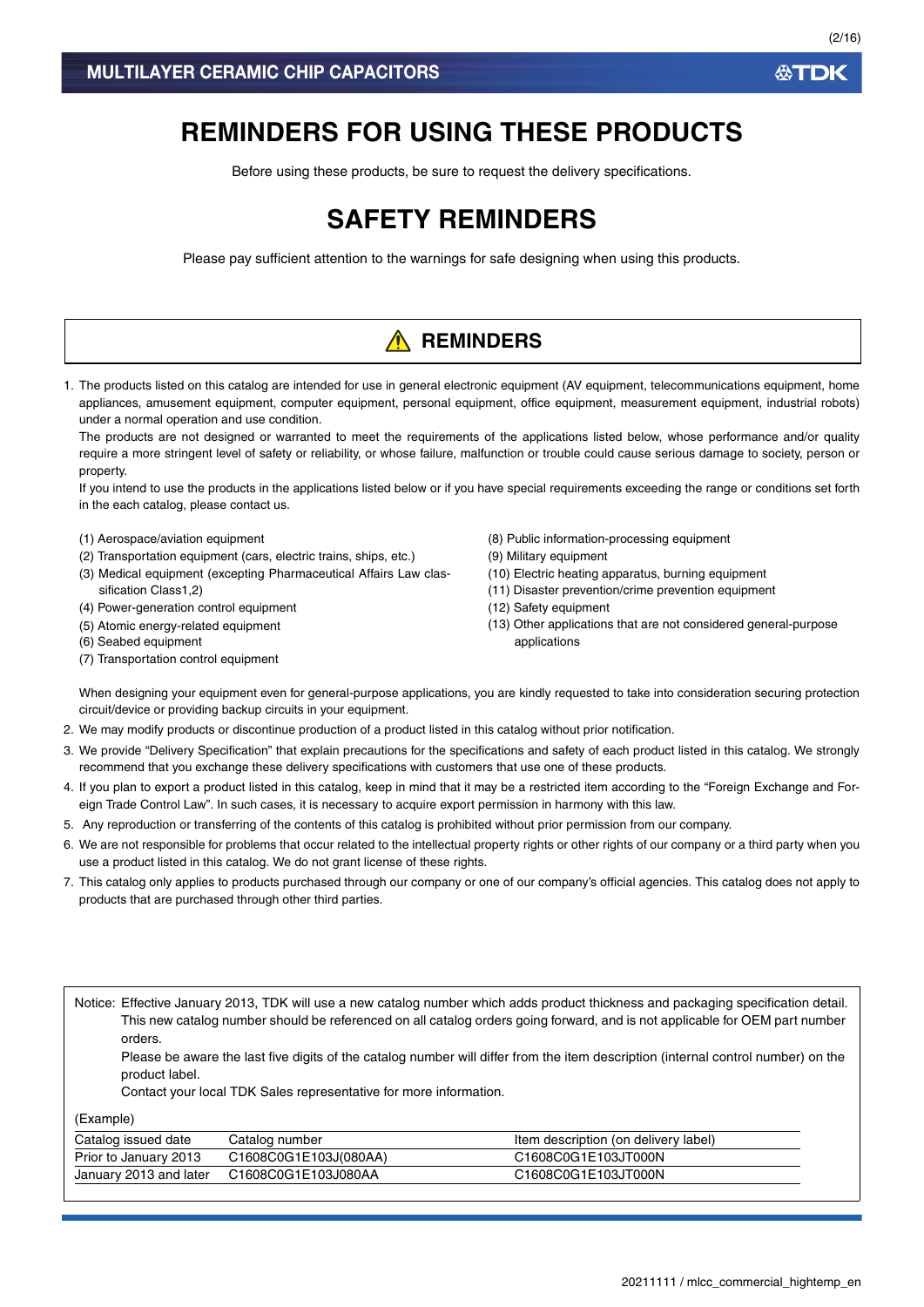# C series

# High temperature application

Type: C1005 [0402 inch], C1608 [0603 inch], C2012 [0805 inch], C3216 [1206 inch], C3225 [1210 inch], C4532 [1812 inch], C5750 [2220 inch]

### **■SERIES OVERVIEW**

High temperature application C series, commercial grade of TDK's multilayer ceramic chip capacitor, is a product whose maximum operating temperature is 150°C. The capacitance range is up to 22µF.

### **■FEATURES**

- Operating temperature range: -55 to +150°C
- NP0 type having excellent stable temperature and DC-bias characteristics is also available (NP0:  $0 \pm 30$ ppm/°C, –55 to +150°C)

### **■SHAPE & DIMENSIONS ■PRODUCT STRUCTURE**



|   | Body length           |
|---|-----------------------|
| W | Body width            |
| т | Body height           |
| R | <b>Terminal width</b> |
| G | Terminal spacing      |

### **■APPLICATION**

- Decoupling, smoothing, snubber and resonant circuits of equipment operating in a high-temperature environment
- Peripheral circuits of high-temperature devices such as IGBT, SiC, GaN



The structure which multiple sheets of dielectric and conductive material are layered alternately. The superior mechanical strength and reliability are realized by the monolithic and simple structure.

|                   |                 |                 |                 |             | Dimensions in mm |
|-------------------|-----------------|-----------------|-----------------|-------------|------------------|
| <b>Type</b>       |                 | W               |                 | в           | G                |
| C1005             | 1.00±0.05       | $0.50+0.05$     | $0.50 + 0.05$   | $0.10$ min. | $0.30$ min.      |
| C1608             | $1.60 + 0.10$   | $0.80 + 0.10$   | $0.80 + 0.10$   | $0.20$ min. | $0.30$ min.      |
| C <sub>2012</sub> | $2.00+0.20$     | $1.25 \pm 0.20$ | $1.25 \pm 0.20$ | $0.20$ min. | $0.50$ min.      |
| C3216             | $3.20 \pm 0.20$ | $1.60 + 0.20$   | $1.60 + 0.20$   | $0.20$ min. | 1.00 min.        |
| C3225             | $3.20 \pm 0.40$ | $2.50+0.30$     | $2.50+0.30$     | 0.20 min.   |                  |
| C4532             | $4.50+0.40$     | $3.20 \pm 0.40$ | $3.20 \pm 0.30$ | $0.20$ min. |                  |
| C5750             | $5.70+0.40$     | $5.00+0.40$     | $2.80+0.30$     | 0.20 min.   |                  |
|                   |                 |                 |                 |             |                  |

Dimensional tolerances are typical values.

必TDK

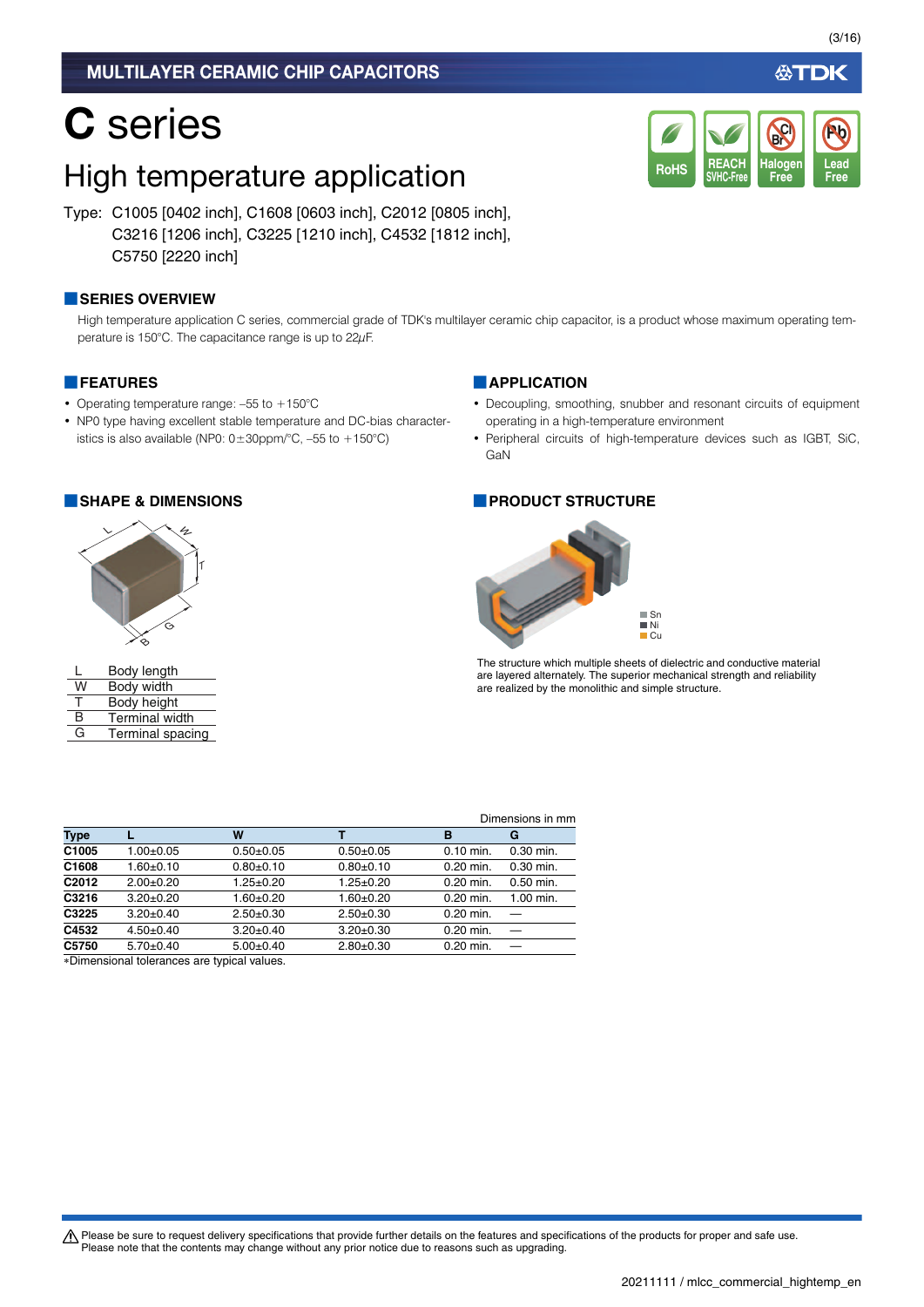### **■CATALOG NUMBER CONSTRUCTION**



(1) Series

### (2) Dimensions L x W (mm)

| Code              | <b>EIA</b> | Length | Width | <b>Terminal width</b> |
|-------------------|------------|--------|-------|-----------------------|
| C1005             | CC0402     | 1.00   | 0.50  | 0.10                  |
| C1608             | CC0603     | 1.60   | 0.80  | 0.20                  |
| C <sub>2012</sub> | CC0805     | 2.00   | 1.25  | 0.20                  |
| C3216             | CC1206     | 3.20   | 1.60  | 0.20                  |
| C3225             | CC1210     | 3.20   | 2.50  | 0.20                  |
| C4532             | CC1812     | 4.50   | 3.20  | 0.20                  |
| C5750             | CC2220     | 5.70   | 5.00  | 0.20                  |

### (3) Temperature characteristics

| Temperature                 | Temperature coefficient    | Temperature range         |
|-----------------------------|----------------------------|---------------------------|
| characteristics             | or capacitance change      |                           |
| N <sub>P</sub> <sub>0</sub> | $0\pm 30$ ppm/ $\degree$ C | $-55$ to $+150^{\circ}$ C |
| X8R                         | ±15%                       | $-55$ to $+150^{\circ}$ C |
| X <sub>8</sub> L            | $+15,-40%$                 | $-55$ to $+150^{\circ}$ C |

### (4) Rated voltage (DC)

| Code | Voltage (DC) |
|------|--------------|
| 0G   | 4V           |
| OJ   | 6.3V         |
| 1A   | 10V          |
| 1C   | 16V          |
| 1E   | 25V          |
| 1H   | 50V          |
| 2A   | 100V         |
| 2E   | 250V         |
| 2W   | 450V         |
| 2J   | 630V         |
|      |              |

### (5) Nominal capacitance (pF)

The capacitance is expressed in three digit codes and in units of pico Farads (pF). The first and second digits identify the first and second significant figures of the capacitance. The third digit identifies the multiplier. R designates a decimal point.

 $(Example)$ OR5 = 0.5pF  $101 = 100pF$  $225 = 2,200,000pF = 2.2\mu F$ 

### (6) Capacitance tolerance

| Code | Tolerance  |  |
|------|------------|--|
| C    | ±0.25pF    |  |
| D    | ±0.50pF    |  |
| J    | ±5%        |  |
| K    | ±10%       |  |
| M    | $\pm 20\%$ |  |

### (7) Thickness

| Code | <b>Thickness</b> |
|------|------------------|
| 050  | $0.50$ mm        |
| 060  | 0.60mm           |
| 080  | $0.80$ mm        |
| 085  | 0.85mm           |
| 115  | 1.15mm           |
| 125  | 1.25mm           |
| 160  | 1.60mm           |
| 200  | 2.00mm           |
| 230  | 2.30mm           |
| 250  | 2.50mm           |
| 280  | 2.80mm           |
| 320  | 3.20mm           |
|      |                  |

### (8) Packaging style

| Code | <b>Style</b>          |  |
|------|-----------------------|--|
|      | 178mm reel, 4mm pitch |  |
| B    | 178mm reel, 2mm pitch |  |
|      | 178mm reel, 8mm pitch |  |

### (9) Special reserved code

| Code    | <b>Description</b>       |
|---------|--------------------------|
| A,B,C,N | <b>TDK</b> internal code |
| U       | Derating guarantee       |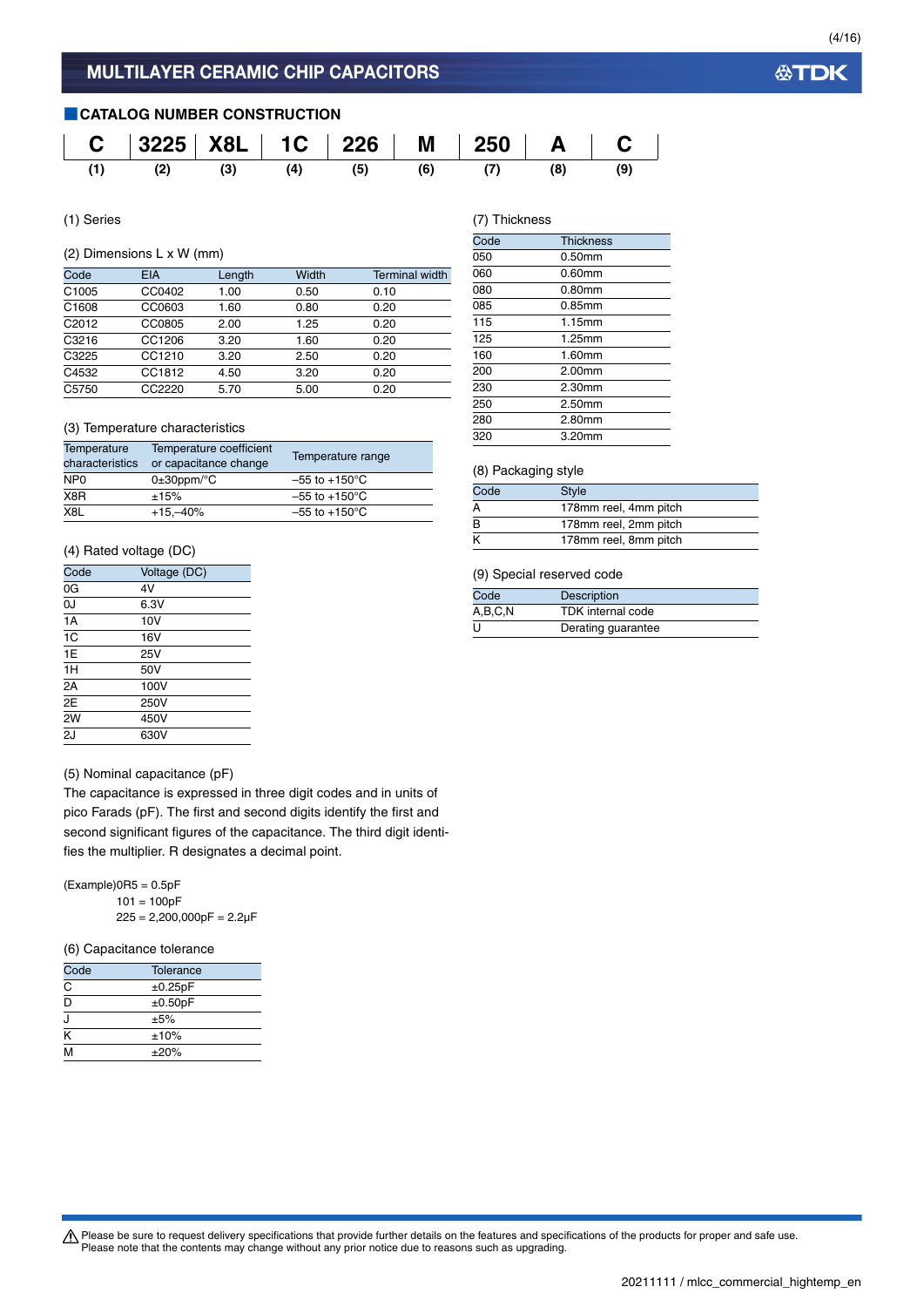# **Capacitance range chart Capacitance range chart C1005 [0402 inch]**

| Capacitance        |                  |              | NP <sub>0</sub> |              |             | X8R         |                         |
|--------------------|------------------|--------------|-----------------|--------------|-------------|-------------|-------------------------|
| (pF)               | Code             | 2A<br>(100V) | 1H<br>(50V)     | 2A<br>(100V) | 1H<br>(50V) | 1E<br>(25V) | 1 <sub>C</sub><br>(16V) |
| 1                  | 010              |              |                 |              |             |             |                         |
| 1.5                | <b>1R5</b>       |              |                 |              |             |             |                         |
| 2                  | 020              |              |                 |              |             |             |                         |
| $\overline{2.2}$   | 2R <sub>2</sub>  |              |                 |              |             |             |                         |
| 3                  | 030              |              |                 |              |             |             |                         |
| 3.3                | 3R3              |              |                 |              |             |             |                         |
| 4                  | 040              |              |                 |              |             |             |                         |
| 4.7                | 4R7              |              |                 |              |             |             |                         |
| 5                  | 050              |              |                 |              |             |             |                         |
| 6                  | 060              |              |                 |              |             |             |                         |
| 6.8                | 6R8              |              |                 |              |             |             |                         |
| 7                  | 070              |              |                 |              |             |             |                         |
| 8                  | 080              |              |                 |              |             |             |                         |
| 9                  | 090              |              |                 |              |             |             |                         |
| 10                 | 100              |              |                 |              |             |             |                         |
| 12                 | 120              |              |                 |              |             |             |                         |
| 15                 | 150              |              |                 |              |             |             |                         |
| $\overline{18}$    | 180              |              |                 |              |             |             |                         |
| 22                 | 220              |              |                 |              |             |             |                         |
| 27                 | 270              |              |                 |              |             |             |                         |
| 33                 | 330              |              |                 |              |             |             |                         |
| 39                 | 390              |              |                 |              |             |             |                         |
| 47                 | 470              |              |                 |              |             |             |                         |
| 56                 | 560              |              |                 |              |             |             |                         |
| 68                 | 680              |              |                 |              |             |             |                         |
| 82<br>100          | 820<br>101       |              |                 |              |             |             |                         |
| 120                | $\overline{121}$ |              |                 |              |             |             |                         |
| 150                | 151              |              |                 |              |             |             |                         |
| 180                | 181              |              |                 |              |             |             |                         |
| 220                | 221              |              |                 |              |             |             |                         |
| 270                | 271              |              |                 |              |             |             |                         |
| 330                | 331              |              |                 |              |             |             |                         |
| 390                | 391              |              |                 |              |             |             |                         |
| 470                | 471              |              |                 |              |             |             |                         |
| 560                | 561              |              |                 |              |             |             |                         |
| 680                | 681              |              |                 |              |             |             |                         |
| 820                | 821              |              |                 |              |             |             |                         |
| 1,000              | 102              |              |                 |              |             |             |                         |
| 1,500              | 152              |              |                 |              |             |             |                         |
| 2,200              | 222              |              |                 |              |             |             |                         |
| 3,300              | 332              |              |                 |              |             |             |                         |
| 4,700              | 472              |              |                 |              |             |             |                         |
| 6,800              | 682              |              |                 |              |             |             |                         |
| 10,000             | 103              |              |                 |              |             |             |                         |
| 15,000             | 153              |              |                 |              |             |             |                         |
| 22,000             | 223              |              |                 |              |             |             |                         |
| 33,000             | 333              |              |                 |              |             |             |                         |
| 47,000             | 473              |              |                 |              |             |             |                         |
| Standard thickness |                  |              | 0.50mm          |              |             |             |                         |

Background gray: These products are not recommended for new designs.

п

■ For details such as the catalog numbers, please refer to the capacitance range table on page 11 and after.

Please be sure to request delivery specifications that provide further details on the features and specifications of the products for proper and safe use.<br>Please note that the contents may change without any prior notice d

(5/16)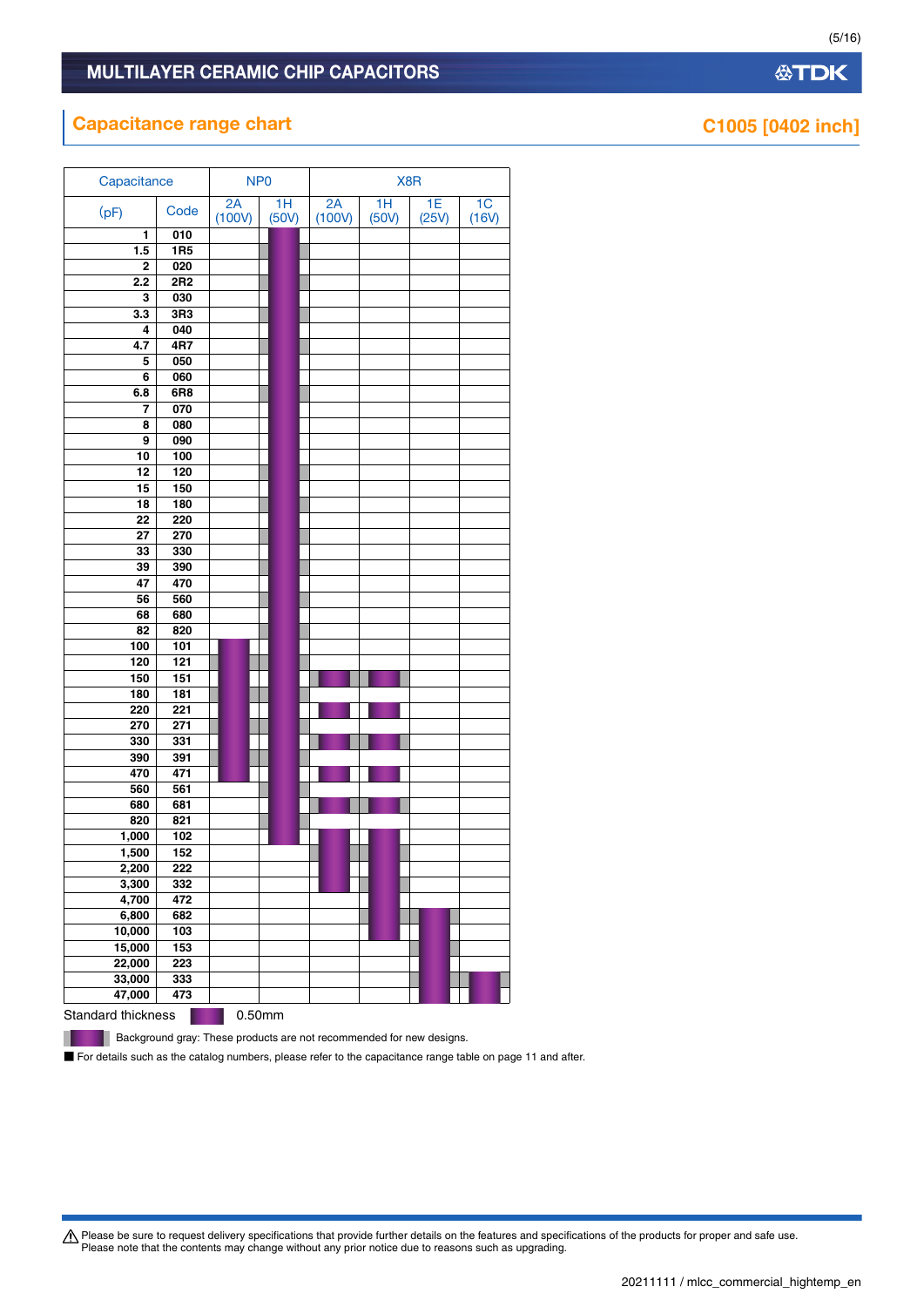### **Capacitance range chart Capacitance range chart Capacitance range chart C1608 [0603 inch]**

| Capacitance    |                  |              | NP <sub>0</sub> |             |              |             |             |
|----------------|------------------|--------------|-----------------|-------------|--------------|-------------|-------------|
| (pF)           | Code             | 2E<br>(250V) | 2A<br>(100V)    | 1H<br>(50V) | 2A<br>(100V) | 1H<br>(50V) | 1E<br>(25V) |
| 1              | 010              |              |                 |             |              |             |             |
| 1.5            | <b>1R5</b>       |              |                 |             |              |             |             |
| 2              | 020              |              |                 |             |              |             |             |
| 2.2            | 2R <sub>2</sub>  |              |                 |             |              |             |             |
| 3              | 030              |              |                 |             |              |             |             |
| 3.3            | 3R3              |              |                 |             |              |             |             |
| 4              | 040              |              |                 |             |              |             |             |
| 4.7            | 4R7              |              |                 |             |              |             |             |
| 5              | 050              |              |                 |             |              |             |             |
| 6              | 060              |              |                 |             |              |             |             |
|                | 6R8              |              |                 |             |              |             |             |
| 6.8            |                  |              |                 |             |              |             |             |
| 7              | 070              |              |                 |             |              |             |             |
| 8              | 080              |              |                 |             |              |             |             |
| 9              | 090              |              |                 |             |              |             |             |
| 10             | 100              |              |                 |             |              |             |             |
| 12             | 120              |              |                 |             |              |             |             |
| 15             | 150              |              |                 |             |              |             |             |
| 18             | 180              |              |                 |             |              |             |             |
| 22             | 220              |              |                 |             |              |             |             |
| 27             | 270              |              |                 |             |              |             |             |
| 33             | 330              |              |                 |             |              |             |             |
| 39             | 390              |              |                 |             |              |             |             |
| 47             | 470              |              |                 |             |              |             |             |
| 56             | 560              |              |                 |             |              |             |             |
| 68             | 680              |              |                 |             |              |             |             |
| 82             | 820              |              |                 |             |              |             |             |
| 100            | 101              |              |                 |             |              |             |             |
| 120            | 121              |              |                 |             |              |             |             |
| 150            | 151              |              |                 |             |              |             |             |
| 180            | 181              |              |                 |             |              |             |             |
| 220            | 221              |              |                 |             |              |             |             |
| 270            | $\overline{271}$ |              |                 |             |              |             |             |
| 330            | 331              |              |                 |             |              |             |             |
| 390            | 391              |              |                 |             |              |             |             |
| 470            | 471              |              |                 |             |              |             |             |
| 560            | 561              |              |                 |             |              |             |             |
| 680            | 681              |              |                 |             |              |             |             |
| 820            | 821              |              |                 |             |              |             |             |
|                | 102              |              |                 |             |              |             |             |
| 1,000<br>1,200 | 122              |              |                 |             |              |             |             |
|                |                  |              |                 |             |              |             |             |
| 1,500<br>1,800 | 152              |              |                 |             |              |             |             |
|                | 182              |              |                 |             |              |             |             |
| 2,200<br>2,700 | 222<br>272       |              |                 |             |              |             |             |
|                |                  |              |                 |             |              |             |             |
| 3,300          | 332              |              |                 |             |              |             |             |
| 3,900          | 392              |              |                 |             |              |             |             |
| 4,700          | 472              |              |                 |             |              |             |             |
| 5,600          | 562              |              |                 |             |              |             |             |
| 6,800          | 682              |              |                 |             |              |             |             |
| 8,200          | 822              |              |                 |             |              |             |             |
| 10,000         | $\frac{1}{103}$  |              |                 |             |              |             |             |
| 15,000         | 153              |              |                 |             |              |             |             |
| 22,000         | 223              |              |                 |             |              |             |             |
| 33,000         | 333              |              |                 |             |              |             |             |
| 47,000         | 473              |              |                 |             |              |             |             |
| 68,000         | 683              |              |                 |             |              |             |             |
|                |                  |              |                 |             |              |             |             |

Standard thickness **6.80mm** 

П

Background gray: These products are not recommended for new designs.

■For details such as the catalog numbers, please refer to the capacitance range table on page 11 and after.

Please be sure to request delivery specifications that provide further details on the features and specifications of the products for proper and safe use.<br>Please note that the contents may change without any prior notice d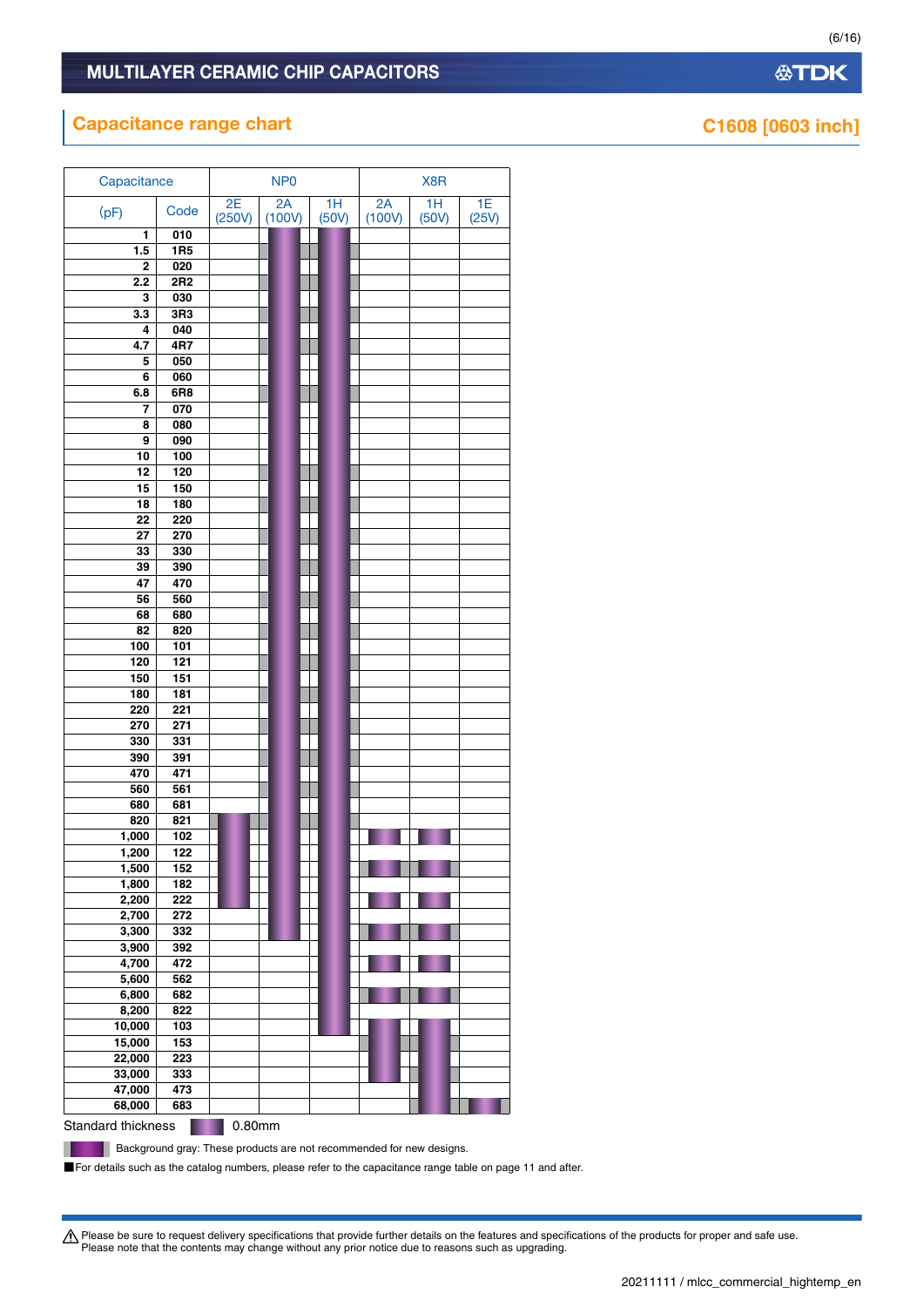# **Capacitance range chart Capacitance range chart C1608 [0603 inch]**

| Capacitance |      | X <sub>8</sub> R | X <sub>8</sub> L |                         |                         |                          |
|-------------|------|------------------|------------------|-------------------------|-------------------------|--------------------------|
| (pF)        | Code | 1H<br>(50V)      | 1E<br>(25V)      | 1 <sup>C</sup><br>(16V) | 1 <sup>C</sup><br>(16V) | <sub>0</sub> J<br>(6.3V) |
| 100,000     | 104  |                  |                  |                         |                         |                          |
| 150,000     | 154  |                  |                  |                         |                         |                          |
| 220,000     | 224  |                  |                  |                         |                         |                          |
| 330,000     | 334  |                  |                  |                         |                         |                          |
| 470,000     | 474  |                  |                  |                         |                         |                          |
| 680,000     | 684  |                  |                  |                         |                         |                          |
| 1,000,000   | 105  |                  |                  |                         |                         |                          |
| 1,500,000   | 155  |                  |                  |                         |                         |                          |
| 2,200,000   | 225  |                  |                  |                         |                         |                          |

Standard thickness **0.80mm** 

■For details such as the catalog numbers, please refer to the capacitance range table on page 11 and after.

Please be sure to request delivery specifications that provide further details on the features and specifications of the products for proper and safe use.<br>Please note that the contents may change without any prior notice d

# **公TDK**

(7/16)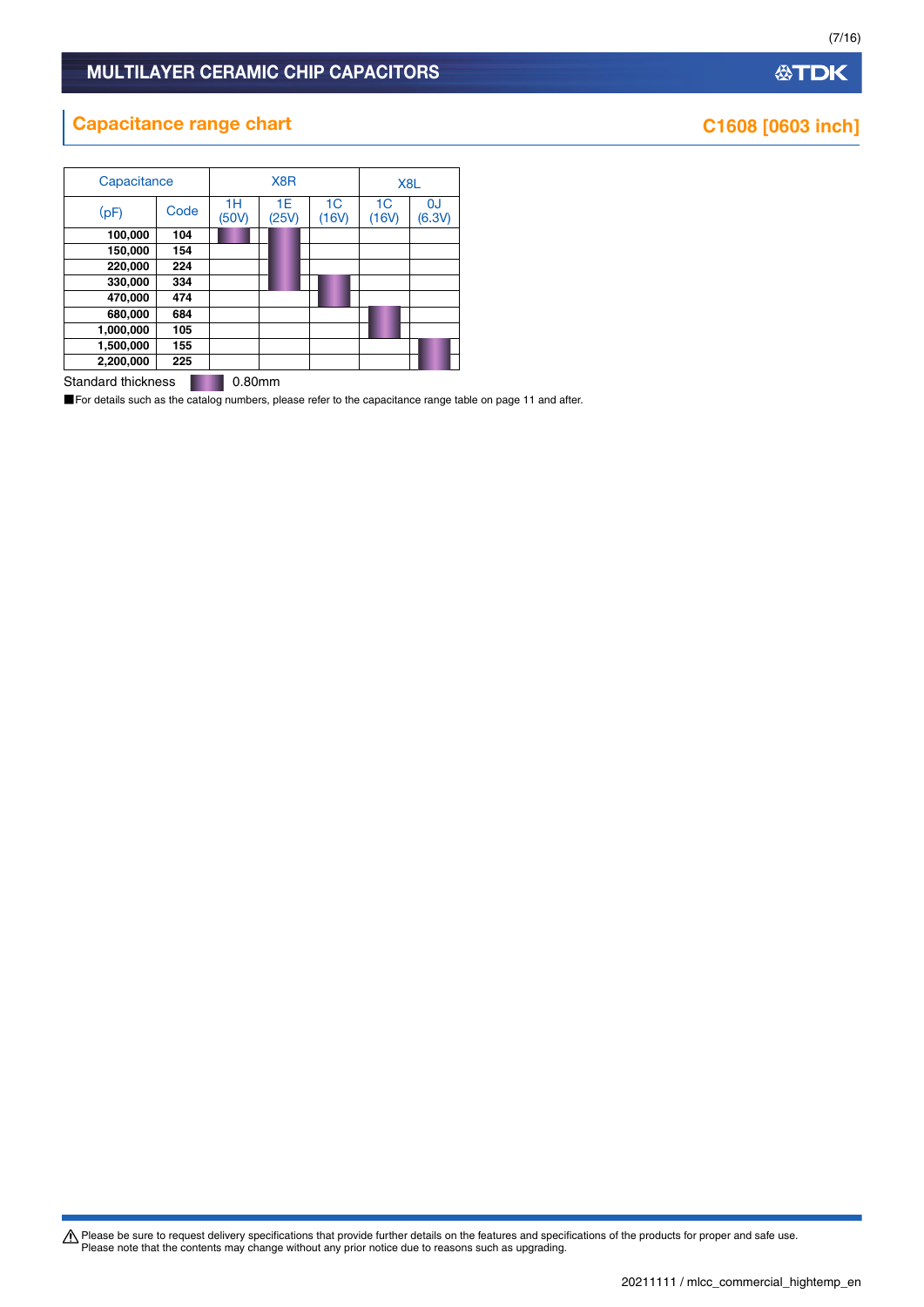### **Capacitance range chart Capacitance range chart C2012 [0805 inch]**

| A Please be sure to request delivery specifications that provide further details on the features and specifications of the products for proper and safe use. |
|--------------------------------------------------------------------------------------------------------------------------------------------------------------|
| Please note that the contents may change without any prior notice due to reasons such as upgrading.                                                          |

| Capacitance |                  |              |              | NP <sub>0</sub> |                          |              |                          | X8R         |                         |             |             | X8L         |              |
|-------------|------------------|--------------|--------------|-----------------|--------------------------|--------------|--------------------------|-------------|-------------------------|-------------|-------------|-------------|--------------|
| (pF)        | Code             | 2W<br>(450V) | 2E<br>(250V) | 2A<br>(100V)    | $\overline{1H}$<br>(50V) | 2A<br>(100V) | $\overline{1H}$<br>(50V) | 1E<br>(25V) | 1 <sup>C</sup><br>(16V) | 1E<br>(25V) | 1C<br>(16V) | 1A<br>(10V) | 0J<br>(6.3V) |
| 100         | 101              |              |              |                 |                          |              |                          |             |                         |             |             |             |              |
| 120         | $\overline{121}$ |              |              |                 |                          |              |                          |             |                         |             |             |             |              |
| 150         | 151              |              |              |                 |                          |              |                          |             |                         |             |             |             |              |
| 180         | 181              |              |              |                 |                          |              |                          |             |                         |             |             |             |              |
| 220         | $\overline{221}$ |              |              |                 |                          |              |                          |             |                         |             |             |             |              |
| 270         | 271              |              |              |                 |                          |              |                          |             |                         |             |             |             |              |
| 330         | 331              |              |              |                 |                          |              |                          |             |                         |             |             |             |              |
| 390         | 391              |              |              |                 |                          |              |                          |             |                         |             |             |             |              |
| 470         | 471              |              |              |                 |                          |              |                          |             |                         |             |             |             |              |
| 560         | 561              |              |              |                 |                          |              |                          |             |                         |             |             |             |              |
| 680         | 681              |              |              |                 |                          |              |                          |             |                         |             |             |             |              |
| 820         | 821              |              |              |                 |                          |              |                          |             |                         |             |             |             |              |
| 1,000       | 102              |              |              |                 |                          |              |                          |             |                         |             |             |             |              |
| 1,200       | 122              |              |              |                 |                          |              |                          |             |                         |             |             |             |              |
| 1,500       | 152              |              |              |                 |                          |              |                          |             |                         |             |             |             |              |
| 1,800       | 182              |              |              |                 |                          |              |                          |             |                         |             |             |             |              |
| 2,200       | $\overline{222}$ |              |              |                 |                          |              |                          |             |                         |             |             |             |              |
| 2,700       | 272              |              |              |                 |                          |              |                          |             |                         |             |             |             |              |
| 3,300       | 332              |              |              |                 |                          |              |                          |             |                         |             |             |             |              |
| 3,900       | 392              |              |              |                 |                          |              |                          |             |                         |             |             |             |              |
| 4,700       | 472              |              |              |                 |                          |              |                          |             |                         |             |             |             |              |
| 5,600       | 562              |              |              |                 |                          |              |                          |             |                         |             |             |             |              |
| 6,800       | 682              |              |              |                 |                          |              |                          |             |                         |             |             |             |              |
| 8,200       | 822              |              |              |                 |                          |              |                          |             |                         |             |             |             |              |
| 10,000      | 103              |              |              |                 |                          |              |                          |             |                         |             |             |             |              |
| 15,000      | 153              |              |              |                 |                          |              |                          |             |                         |             |             |             |              |
| 22,000      | 223              |              |              |                 |                          |              |                          |             |                         |             |             |             |              |
| 33,000      | 333              |              |              |                 |                          |              |                          |             |                         |             |             |             |              |
| 47,000      | 473              |              |              |                 |                          |              |                          |             |                         |             |             |             |              |
| 68,000      | 683              |              |              |                 |                          |              |                          |             |                         |             |             |             |              |
| 100,000     | 104              |              |              |                 |                          |              |                          |             |                         |             |             |             |              |
| 150,000     | 154              |              |              |                 |                          |              |                          |             |                         |             |             |             |              |
| 220,000     | 224              |              |              |                 |                          |              |                          |             |                         |             |             |             |              |
| 330,000     | 334              |              |              |                 |                          |              |                          |             |                         |             |             |             |              |
| 470,000     | 474              |              |              |                 |                          |              |                          |             |                         |             |             |             |              |
| 680,000     | 684              |              |              |                 |                          |              |                          |             |                         |             |             |             |              |
| 1,000,000   | 105              |              |              |                 |                          |              |                          |             |                         |             |             |             |              |
| 1,500,000   | 155              |              |              |                 |                          |              |                          |             |                         |             |             |             |              |
| 2,200,000   | 225              |              |              |                 |                          |              |                          |             |                         |             |             |             |              |
| 3,300,000   | 335              |              |              |                 |                          |              |                          |             |                         |             |             |             |              |
| 4,700,000   | 475              |              |              |                 |                          |              |                          |             |                         |             |             |             |              |
| 6,800,000   | 685              |              |              |                 |                          |              |                          |             |                         |             |             |             |              |

Background gray: These products are not recommended for new designs.

**10,000,000 106**

ш

Standard thickness 0.60 mm 0.85 mm 1.25 mm

■For details such as the catalog numbers, please refer to the capacitance range table on page 11 and after.

(8/16)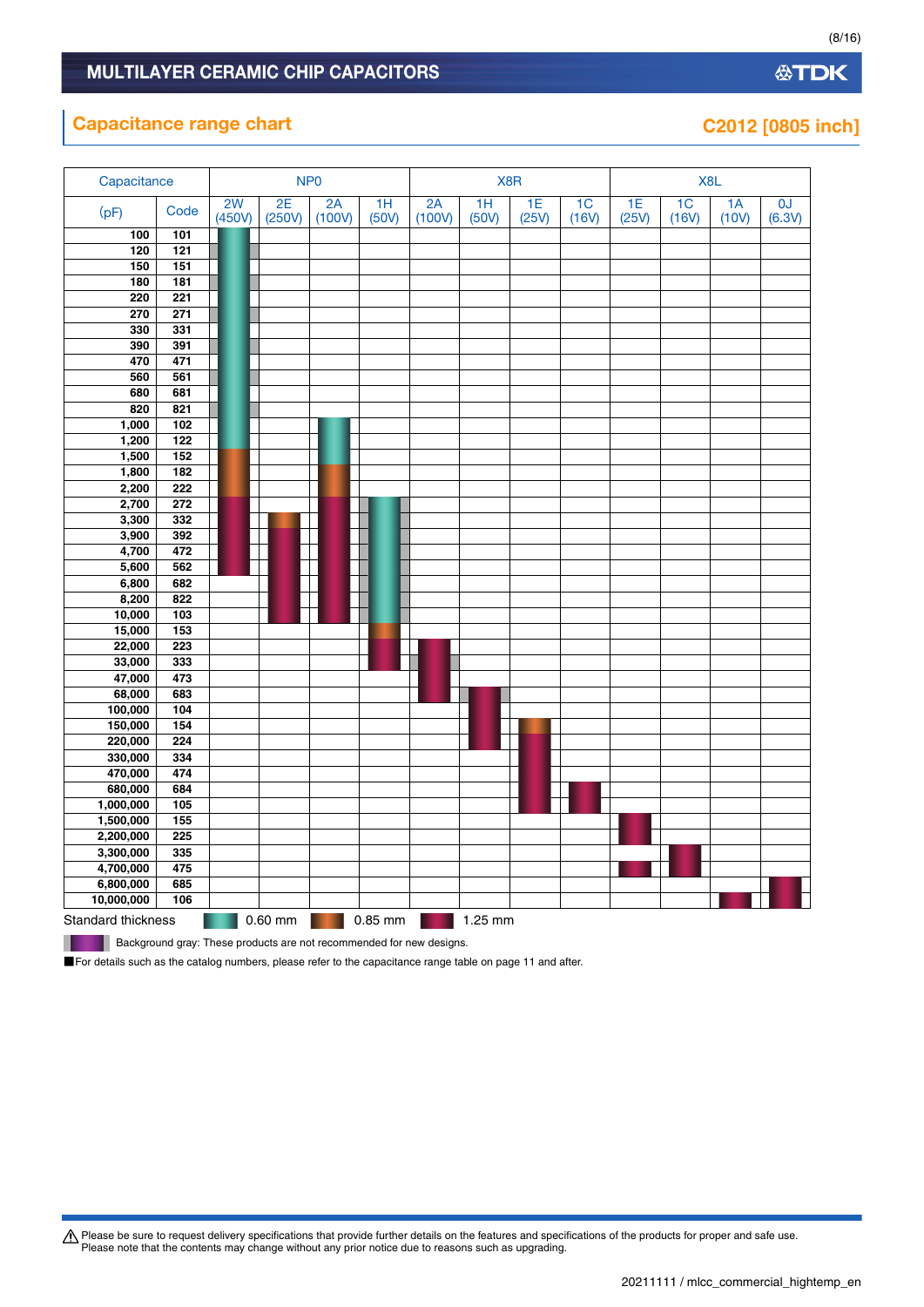### **Capacitance range chart Capacitance range chart C3216 [1206 inch]**

### Standard thickness 0.60 mm 0.85 mm 1.15 mm 1.60 mm Capacitance | NP0 NP0 X8R X8R X8L  $(pF)$  Code  $\begin{bmatrix} 2J \\ 630J \end{bmatrix}$ (630V) 2W (450V) 2E (250V) 2A (100V) 1H (50V) 2A (100V) 1H (50V) 1E (25V)  $1<sub>C</sub>$ (16V) 1H (50V) 1E (25V) 1C (16V) 0G  $(4V)$ **3,900 392 4,700 472 5,600 562 6,800 682 8,200 822 10,000 103 15,000 153 22,000 223 33,000 333 47,000 473 68,000 683 100,000 104 150,000 154 220,000 224 330,000 334 470,000 474 680,000 684 1,000,000 105 1,500,000 155 2,200,000 225 3,300,000 335 4,700,000 475 6,800,000 685 10,000,000 106 15,000,000 156 22,000,000 226**

Background gray: These products are not recommended for new designs. .

■For details such as the catalog numbers, please refer to the capacitance range table on page 11 and after.

# **Capacitance range chart Capacitance range chart C3225** [1210 inch]

### Standard thickness **1.25 mm 1.60 mm 2.00 mm 2.30 mm** 2.50 mm Capacitance NP0 NP0 X8R X8L **(**pF) Code 2J (630V) 2W (450V) 2E (250V) 2A (100V) 2A (100V) 1E (25V) 1C (16V) 2A (100V) 1H (50V) 1C (16V) **8,200 822 10,000 103 15,000 153 22,000 223 33,000 333 47,000 473 68,000 683 470,000 474 680,000 684 1,500,000 155 2,200,000 225 3,300,000 335 4,700,000 475 6,800,000 685 10,000,000 106 15,000,000 156 22,000,000 226**

■For details such as the catalog numbers, please refer to the capacitance range table on page 11 and after.

A Please be sure to request delivery specifications that provide further details on the features and specifications of the products for proper and safe use. Please note that the contents may change without any prior notice due to reasons such as upgrading.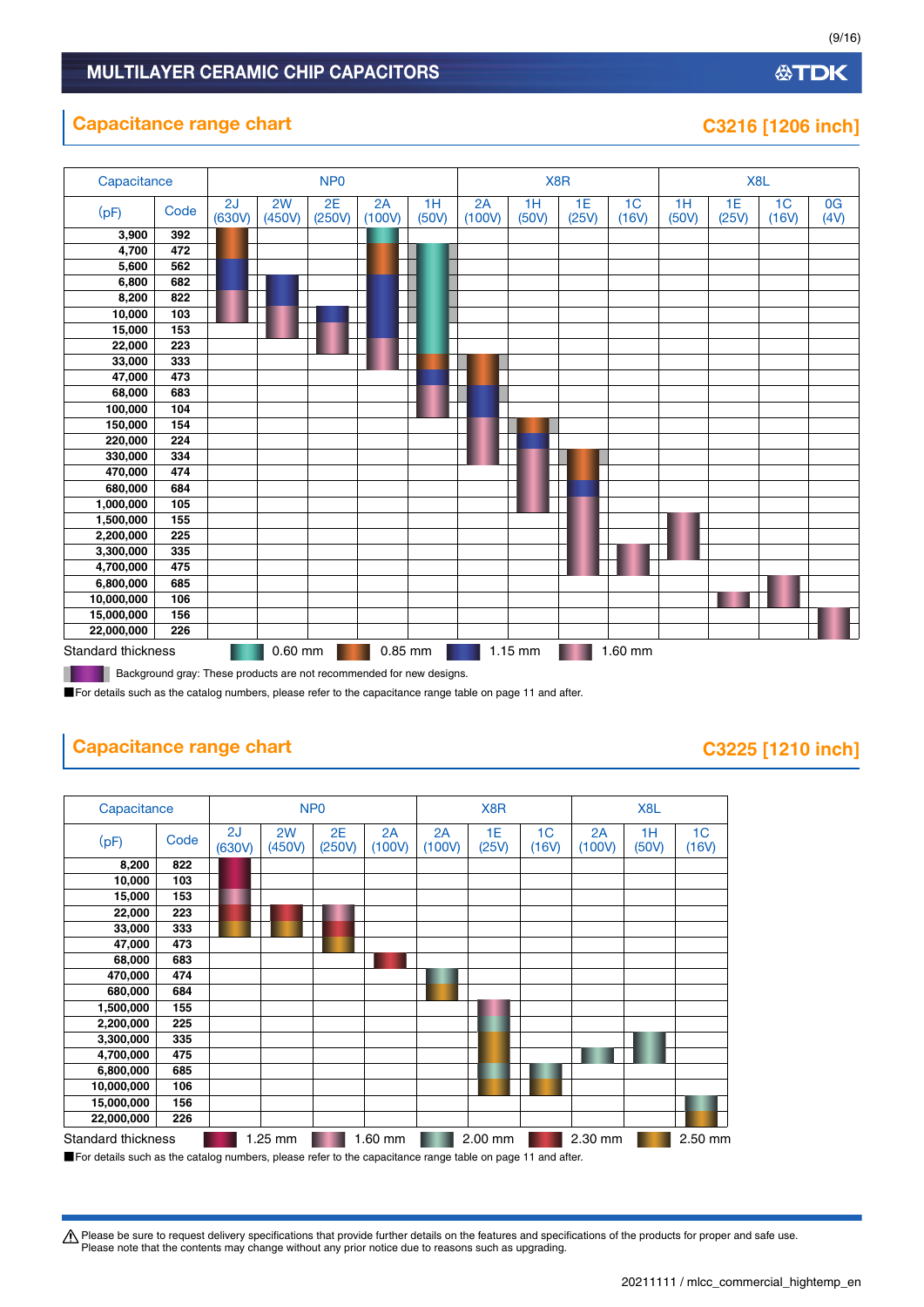# **Capacitance range chart CAUSE 2008 1812 1812 inch]**

| Capacitance        |      |              | N <sub>P</sub> <sub>0</sub> |              |         |  |
|--------------------|------|--------------|-----------------------------|--------------|---------|--|
| (pF)               | Code | 2J<br>(630V) | 2W<br>(450V)                | 2E<br>(250V) |         |  |
| 33,000             | 333  |              |                             |              |         |  |
| 47,000             | 473  |              |                             |              |         |  |
| 68,000             | 683  |              |                             |              |         |  |
| 100,000            | 104  |              |                             |              |         |  |
| Standard thickness |      |              | 2.00 mm                     |              | 2.30 mm |  |

■For details such as the catalog numbers, please refer to the capacitance range table on page 11 and after.

# **Capacitance range chart C5750 [2220 inch]**

| Capacitance               |      | NP <sub>0</sub> |           |              |              |         |  |
|---------------------------|------|-----------------|-----------|--------------|--------------|---------|--|
| (pF)                      | Code | 2W<br>(450V)    |           | 2E<br>(250V) | 2A<br>(100V) |         |  |
| 100,000                   | 104  |                 |           |              |              |         |  |
| 150,000                   | 154  |                 |           |              |              |         |  |
| <b>Standard thickness</b> |      |                 | $2.30$ mm |              |              | 2.80 mm |  |

■For details such as the catalog numbers, please refer to the capacitance range table on page 11 and after.

Please be sure to request delivery specifications that provide further details on the features and specifications of the products for proper and safe use.<br>Please note that the contents may change without any prior notice d

**公TDK** 

(10/16)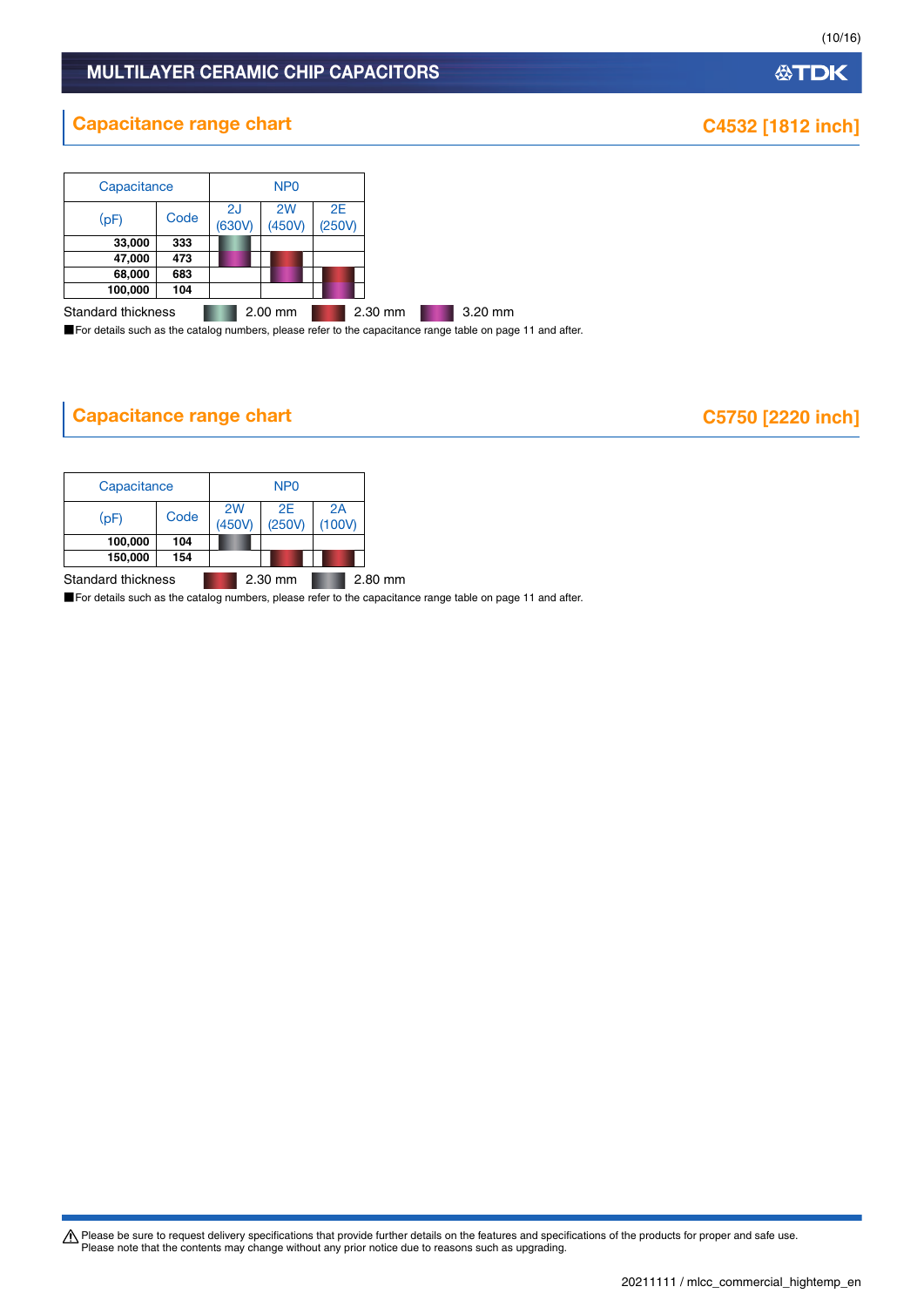### Capacitance range table Temperature characteristic: NP0 (–55 to +150°C, 0±30ppm/°C)

| Capacitance Dimensions |      | Thickness       | Capacitance | Catalog number          |                         |                        |
|------------------------|------|-----------------|-------------|-------------------------|-------------------------|------------------------|
|                        |      | (mm)            | tolerance   | Rated voltage Edc: 450V | Rated voltage Edc: 100V | Rated voltage Edc: 50V |
|                        | 1005 | $0.50 + 0.05$   | ±0.25pF     |                         |                         | C1005NP01H010C050BA    |
| 1pF                    | 1608 | $0.80 + 0.10$   | ±0.25pF     |                         | C1608NP02A010C080AA     | C1608NP01H010C080AA    |
|                        | 1005 | $0.50 + 0.05$   | ±0.25pF     |                         |                         | C1005NP01H1R5C050BA    |
| 1.5pF                  |      | $0.80 \pm 0.10$ | ±0.25pF     |                         | C1608NP02A1R5C080AA     | C1608NP01H1R5C080AA    |
|                        | 1608 |                 |             |                         |                         |                        |
| 2pF                    | 1005 | $0.50 \pm 0.05$ | ±0.25pF     |                         |                         | C1005NP01H020C050BA    |
|                        | 1608 | $0.80 + 0.10$   | ±0.25pF     |                         | C1608NP02A020C080AA     | C1608NP01H020C080AA    |
| 2.2pF                  | 1005 | $0.50 \pm 0.05$ | ±0.25pF     |                         |                         | C1005NP01H2R2C050BA    |
|                        | 1608 | $0.80 + 0.10$   | ±0.25pF     |                         | C1608NP02A2R2C080AA     | C1608NP01H2R2C080AA    |
|                        | 1005 | $0.50 \pm 0.05$ | ±0.25pF     |                         |                         | C1005NP01H030C050BA    |
| 3pF                    | 1608 | $0.80 + 0.10$   | ±0.25pF     |                         | C1608NP02A030C080AA     | C1608NP01H030C080AA    |
|                        | 1005 | $0.50 + 0.05$   | ±0.25pF     |                         |                         | C1005NP01H3R3C050BA    |
| 3.3pF                  | 1608 | $0.80 + 0.10$   | ±0.25pF     |                         | C1608NP02A3R3C080AA     | C1608NP01H3R3C080AA    |
|                        | 1005 | $0.50 + 0.05$   |             |                         |                         |                        |
| 4pF                    |      |                 | ±0.25pF     |                         |                         | C1005NP01H040C050BA    |
|                        | 1608 | $0.80 \pm 0.10$ | ±0.25pF     |                         | C1608NP02A040C080AA     | C1608NP01H040C080AA    |
| 4.7pF                  | 1005 | $0.50 \pm 0.05$ | ±0.25pF     |                         |                         | C1005NP01H4R7C050BA    |
|                        | 1608 | $0.80 \pm 0.10$ | ±0.25pF     |                         | C1608NP02A4R7C080AA     | C1608NP01H4R7C080AA    |
|                        | 1005 | $0.50 \pm 0.05$ | ±0.25pF     |                         |                         | C1005NP01H050C050BA    |
| 5pF                    | 1608 | $0.80 + 0.10$   | ±0.25pF     |                         | C1608NP02A050C080AA     | C1608NP01H050C080AA    |
|                        | 1005 | $0.50 \pm 0.05$ | ±0.50pF     |                         |                         | C1005NP01H060D050BA    |
| 6pF                    | 1608 | $0.80 \pm 0.10$ | ±0.50pF     |                         | C1608NP02A060D080AA     | C1608NP01H060D080AA    |
|                        | 1005 | $0.50 + 0.05$   | ±0.50pF     |                         |                         | C1005NP01H6R8D050BA    |
| 6.8pF                  | 1608 |                 | ±0.50pF     |                         | C1608NP02A6R8D080AA     | C1608NP01H6R8D080AA    |
|                        |      | $0.80 \pm 0.10$ |             |                         |                         |                        |
| 7pF                    | 1005 | $0.50 + 0.05$   | ±0.50pF     |                         |                         | C1005NP01H070D050BA    |
|                        | 1608 | $0.80 + 0.10$   | ±0.50pF     |                         | C1608NP02A070D080AA     | C1608NP01H070D080AA    |
| 8pF                    | 1005 | $0.50 + 0.05$   | ±0.50pF     |                         |                         | C1005NP01H080D050BA    |
|                        | 1608 | $0.80 + 0.10$   | ±0.50pF     |                         | C1608NP02A080D080AA     | C1608NP01H080D080AA    |
|                        | 1005 | $0.50 \pm 0.05$ | ±0.50pF     |                         |                         | C1005NP01H090D050BA    |
| 9pF                    | 1608 | $0.80 + 0.10$   | ±0.50pF     |                         | C1608NP02A090D080AA     | C1608NP01H090D080AA    |
|                        | 1005 | $0.50 \pm 0.05$ | ±0.50pF     |                         |                         | C1005NP01H100D050BA    |
| 10pF                   | 1608 | $0.80 \pm 0.10$ | ±0.50pF     |                         | C1608NP02A100D080AA     | C1608NP01H100D080AA    |
|                        |      |                 | ±5%         |                         |                         |                        |
| 12pF                   | 1005 | $0.50 \pm 0.05$ |             |                         |                         | C1005NP01H120J050BA    |
|                        | 1608 | $0.80 + 0.10$   | ±5%         |                         | C1608NP02A120J080AA     | C1608NP01H120J080AA    |
| 15pF                   | 1005 | $0.50 \pm 0.05$ | ±5%         |                         |                         | C1005NP01H150J050BA    |
|                        | 1608 | $0.80 \pm 0.10$ | ±5%         |                         | C1608NP02A150J080AA     | C1608NP01H150J080AA    |
|                        | 1005 | $0.50 \pm 0.05$ | ±5%         |                         |                         | C1005NP01H180J050BA    |
| 18pF                   | 1608 | $0.80 \pm 0.10$ | ±5%         |                         | C1608NP02A180J080AA     | C1608NP01H180J080AA    |
|                        | 1005 | $0.50 + 0.05$   | ±5%         |                         |                         | C1005NP01H220J050BA    |
| 22pF                   | 1608 | $0.80 + 0.10$   | ±5%         |                         | C1608NP02A220J080AA     | C1608NP01H220J080AA    |
|                        | 1005 | $0.50 \pm 0.05$ | ±5%         |                         |                         | C1005NP01H270J050BA    |
| 27pF                   | 1608 |                 |             |                         |                         |                        |
|                        |      | $0.80 + 0.10$   | ±5%         |                         | C1608NP02A270J080AA     | C1608NP01H270J080AA    |
| 33pF                   | 1005 | $0.50 + 0.05$   | ±5%         |                         |                         | C1005NP01H330J050BA    |
|                        | 1608 | $0.80 \pm 0.10$ | ±5%         |                         | C1608NP02A330J080AA     | C1608NP01H330J080AA    |
| 39pF                   | 1005 | $0.50 \pm 0.05$ | ±5%         |                         |                         | C1005NP01H390J050BA    |
|                        | 1608 | $0.80 \pm 0.10$ | ±5%         |                         | C1608NP02A390J080AA     | C1608NP01H390J080AA    |
|                        | 1005 | $0.50 + 0.05$   | ±5%         |                         |                         | C1005NP01H470J050BA    |
| 47pF                   | 1608 | $0.80 \pm 0.10$ | ±5%         |                         | C1608NP02A470J080AA     | C1608NP01H470J080AA    |
|                        | 1005 | $0.50 + 0.05$   | ±5%         |                         |                         | C1005NP01H560J050BA    |
| 56pF                   | 1608 | $0.80 \pm 0.10$ | ±5%         |                         | C1608NP02A560J080AA     | C1608NP01H560J080AA    |
|                        |      |                 |             |                         |                         |                        |
| 68pF                   | 1005 | $0.50 \pm 0.05$ | ±5%         |                         |                         | C1005NP01H680J050BA    |
|                        | 1608 | $0.80 + 0.10$   | ±5%         |                         | C1608NP02A680J080AA     | C1608NP01H680J080AA    |
| 82pF                   | 1005 | $0.50 + 0.05$   | ±5%         |                         |                         | C1005NP01H820J050BA    |
|                        | 1608 | $0.80 + 0.10$   | ±5%         |                         | C1608NP02A820J080AA     | C1608NP01H820J080AA    |
|                        | 1005 | $0.50 + 0.05$   | ±5%         |                         | C1005NP02A101J050BA     | C1005NP01H101J050BA    |
| 100pF                  | 1608 | $0.80 + 0.10$   | ±5%         |                         | C1608NP02A101J080AA     | C1608NP01H101J080AA    |
|                        | 2012 | $0.60 + 0.15$   | ±5%         | C2012NP02W101J060AA     |                         |                        |
|                        | 1005 | $0.50 + 0.05$   | ±5%         |                         | C1005NP02A121J050BA     | C1005NP01H121J050BA    |
| 120pF                  | 1608 | $0.80 + 0.10$   | ±5%         |                         | C1608NP02A121J080AA     | C1608NP01H121J080AA    |
|                        |      |                 |             | C2012NP02W121J060AA     |                         |                        |
|                        | 2012 | $0.60 \pm 0.15$ | ±5%         |                         |                         |                        |
|                        | 1005 | $0.50 \pm 0.05$ | ±5%         |                         | C1005NP02A151J050BA     | C1005NP01H151J050BA    |
| 150pF                  | 1608 | $0.80 + 0.10$   | ±5%         |                         | C1608NP02A151J080AA     | C1608NP01H151J080AA    |
|                        | 2012 | $0.60 \pm 0.15$ | ±5%         | C2012NP02W151J060AA     |                         |                        |
|                        | 1005 | $0.50 \pm 0.05$ | ±5%         |                         | C1005NP02A181J050BA     | C1005NP01H181J050BA    |
| 180pF                  | 1608 | $0.80 + 0.10$   | ±5%         |                         | C1608NP02A181J080AA     | C1608NP01H181J080AA    |
|                        | 2012 | $0.60 \pm 0.15$ | ±5%         | C2012NP02W181J060AA     |                         |                        |
|                        | 1005 | $0.50 + 0.05$   | ±5%         |                         | C1005NP02A221J050BA     | C1005NP01H221J050BA    |
| 220pF                  | 1608 | $0.80 + 0.10$   | ±5%         |                         | C1608NP02A221J080AA     | C1608NP01H221J080AA    |
|                        |      |                 |             |                         |                         |                        |
|                        | 2012 | $0.60 \pm 0.15$ | ±5%         | C2012NP02W221J060AA     |                         |                        |

■ Gray items: These products are not recommended for new designs. Click the part numbers for details.

Please be sure to request delivery specifications that provide further details on the features and specifications of the products for proper and safe use.<br>Please note that the contents may change without any prior notice d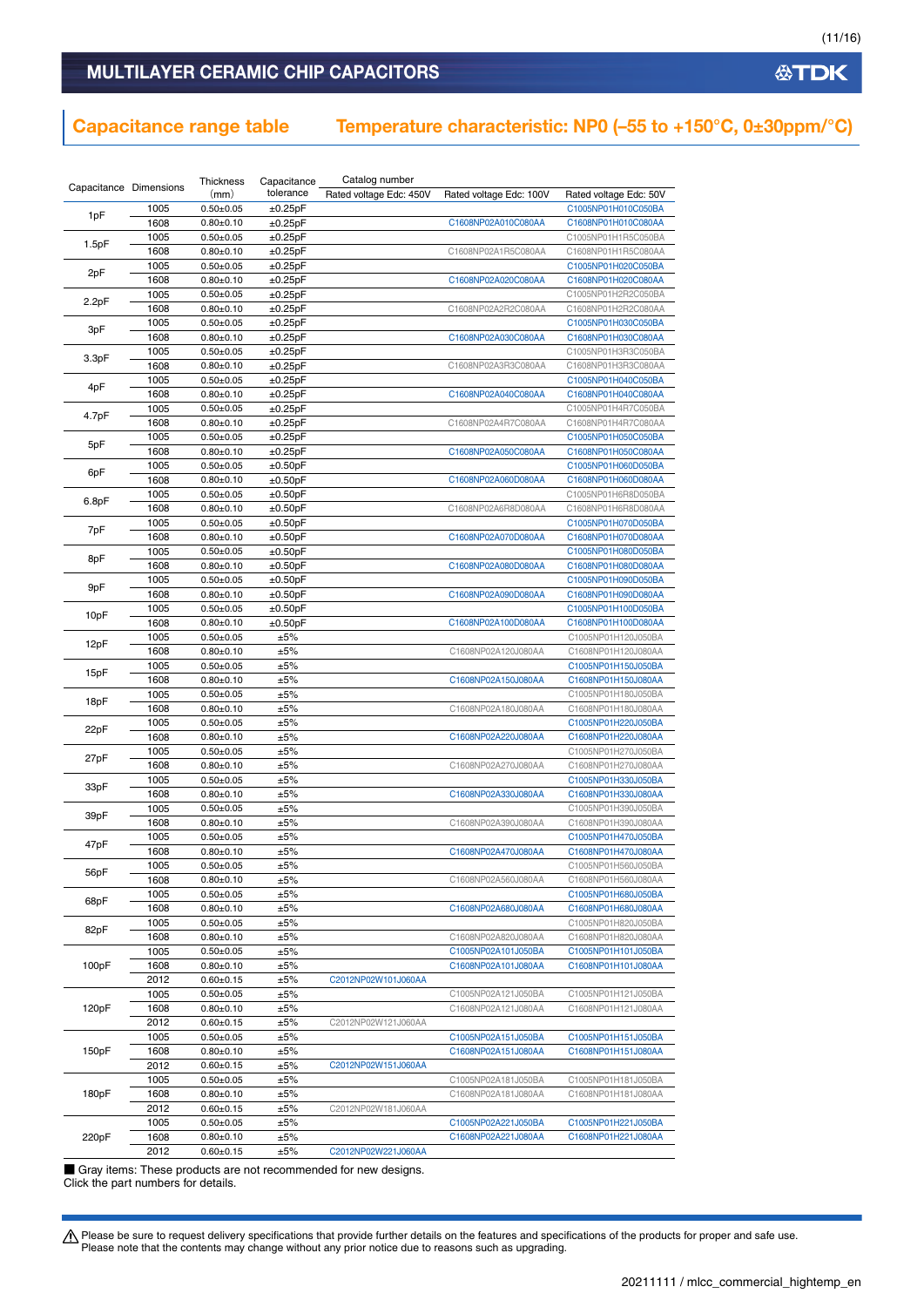**公TDK** 

### MULTILAYER CERAMIC CHIP CAPACITORS

### Capacitance range table Temperature characteristic: NP0 (–55 to +150°C, 0±30ppm/°C)

| Capacitance | Dimensions | Thickness<br>(mm) | Capacitance<br>tolerance | Catalog number      | Rated voltage Edc: 630V Rated voltage Edc: 450V Rated voltage Edc: 250V |                     | Rated voltage Edc: 100V | Rated voltage Edc: 50V |
|-------------|------------|-------------------|--------------------------|---------------------|-------------------------------------------------------------------------|---------------------|-------------------------|------------------------|
|             | 1005       | $0.50 + 0.05$     | ±5%                      |                     |                                                                         |                     | C1005NP02A271J050BA     | C1005NP01H271J050BA    |
| 270pF       | 1608       | $0.80 + 0.10$     | ±5%                      |                     |                                                                         |                     | C1608NP02A271J080AA     | C1608NP01H271J080AA    |
|             | 2012       | $0.60 \pm 0.15$   | ±5%                      |                     | C2012NP02W271J060AA                                                     |                     |                         |                        |
|             | 1005       | $0.50 + 0.05$     | ±5%                      |                     |                                                                         |                     | C1005NP02A331J050BA     | C1005NP01H331J050BA    |
| 330pF       | 1608       | $0.80 + 0.10$     | ±5%                      |                     |                                                                         |                     | C1608NP02A331J080AA     | C1608NP01H331J080AA    |
|             | 2012       | $0.60 \pm 0.15$   | ±5%                      |                     | C2012NP02W331J060AA                                                     |                     |                         |                        |
|             | 1005       | $0.50 + 0.05$     | ±5%                      |                     |                                                                         |                     | C1005NP02A391J050BA     | C1005NP01H391J050BA    |
| 390pF       | 1608       | $0.80 \pm 0.10$   | ±5%                      |                     |                                                                         |                     | C1608NP02A391J080AA     | C1608NP01H391J080AA    |
|             | 2012       | $0.60 \pm 0.15$   | ±5%                      |                     | C2012NP02W391J060AA                                                     |                     |                         |                        |
|             |            | $0.50 \pm 0.05$   | ±5%                      |                     |                                                                         |                     |                         | C1005NP01H471J050BA    |
|             | 1005       | $0.50 + 0.10$     | ±5%                      |                     |                                                                         |                     | C1005NP02A471J050BA     |                        |
| 470pF       | 1608       | $0.80 + 0.10$     | ±5%                      |                     |                                                                         |                     | C1608NP02A471J080AA     | C1608NP01H471J080AA    |
|             | 2012       | $0.60 \pm 0.15$   | ±5%                      |                     | C2012NP02W471J060AA                                                     |                     |                         |                        |
|             | 1005       | $0.50 + 0.05$     | ±5%                      |                     |                                                                         |                     |                         | C1005NP01H561J050BA    |
| 560pF       | 1608       | $0.80 + 0.10$     | ±5%                      |                     |                                                                         |                     | C1608NP02A561J080AA     | C1608NP01H561J080AA    |
|             | 2012       | $0.60 \pm 0.15$   | $\pm 5\%$                |                     | C2012NP02W561J060AA                                                     |                     |                         |                        |
|             | 1005       | $0.50 + 0.05$     | ±5%                      |                     |                                                                         |                     |                         | C1005NP01H681J050BA    |
| 680pF       | 1608       | $0.80 + 0.10$     | ±5%                      |                     |                                                                         |                     | C1608NP02A681J080AA     | C1608NP01H681J080AA    |
|             | 2012       | $0.60 \pm 0.15$   | ±5%                      |                     | C2012NP02W681J060AA                                                     |                     |                         |                        |
|             | 1005       | $0.50 + 0.05$     | ±5%                      |                     |                                                                         |                     |                         | C1005NP01H821J050BA    |
| 820pF       | 1608       | $0.80 + 0.10$     | ±5%                      |                     |                                                                         | C1608NP02E821J080AA | C1608NP02A821J080AA     | C1608NP01H821J080AA    |
|             | 2012       | $0.60 \pm 0.15$   | ±5%                      |                     | C2012NP02W821J060AA                                                     |                     |                         |                        |
|             | 1005       | $0.50 + 0.05$     | ±5%                      |                     |                                                                         |                     |                         | C1005NP01H102J050BA    |
| 1nF         | 1608       | $0.80 + 0.10$     | $\pm 5\%$                |                     |                                                                         | C1608NP02E102J080AA | C1608NP02A102J080AA     | C1608NP01H102J080AA    |
|             | 2012       | $0.60 \pm 0.15$   | ±5%                      |                     | C2012NP02W102J060AA                                                     |                     | C2012NP02A102J060AA     |                        |
|             | 1608       | $0.80 + 0.10$     | ±5%                      |                     |                                                                         | C1608NP02E122J080AA | C1608NP02A122J080AA     | C1608NP01H122J080AA    |
| 1.2nF       | 2012       | $0.60 \pm 0.15$   | ±5%                      |                     | C2012NP02W122J060AA                                                     |                     | C2012NP02A122J060AA     |                        |
|             | 1608       | $0.80 \pm 0.10$   | ±5%                      |                     |                                                                         | C1608NP02E152J080AA | C1608NP02A152J080AA     | C1608NP01H152J080AA    |
| 1.5nF       |            | $0.60 \pm 0.15$   | ±5%                      |                     |                                                                         |                     | C2012NP02A152J060AA     |                        |
|             | 2012       | $0.85 \pm 0.15$   | ±5%                      |                     | C2012NP02W152J085AA                                                     |                     |                         |                        |
|             | 1608       | $0.80 + 0.10$     | ±5%                      |                     |                                                                         | C1608NP02E182J080AA | C1608NP02A182J080AA     | C1608NP01H182J080AA    |
| 1.8nF       | 2012       | $0.85 \pm 0.15$   | ±5%                      |                     | C2012NP02W182J085AA                                                     |                     | C2012NP02A182J085AA     |                        |
|             |            | $0.80 + 0.10$     | ±5%                      |                     |                                                                         |                     | C1608NP02A222J080AA     | C1608NP01H222J080AA    |
| 2.2nF       | 1608       | $0.80 + 0.20$     | ±5%                      |                     |                                                                         | C1608NP02E222J080AA |                         |                        |
|             | 2012       | $0.85 \pm 0.15$   | ±5%                      |                     | C2012NP02W222J085AA                                                     |                     | C2012NP02A222J085AA     |                        |
|             |            | $0.80 + 0.10$     | ±5%                      |                     |                                                                         |                     |                         | C1608NP01H272J080AA    |
|             | 1608       | $0.80 + 0.20$     | ±5%                      |                     |                                                                         |                     | C1608NP02A272J080AA     |                        |
| 2.7nF       |            | $0.60 \pm 0.15$   | ±5%                      |                     |                                                                         |                     |                         | C2012NP01H272J060AA    |
|             | 2012       | $1.25 \pm 0.20$   | ±5%                      |                     | C2012NP02W272J125AA                                                     |                     | C2012NP02A272J125AA     |                        |
|             |            | $0.80 \pm 0.10$   | ±5%                      |                     |                                                                         |                     |                         | C1608NP01H332J080AA    |
|             | 1608       | $0.80 + 0.20$     | ±5%                      |                     |                                                                         |                     | C1608NP02A332J080AA     |                        |
| 3.3nF       |            | $0.60 \pm 0.15$   | ±5%                      |                     |                                                                         |                     |                         | C2012NP01H332J060AA    |
|             | 2012       | $0.85 \pm 0.15$   | ±5%                      |                     |                                                                         | C2012NP02E332J085AA |                         |                        |
|             |            | $1.25 \pm 0.20$   | ±5%                      |                     | C2012NP02W332J125AA                                                     |                     | C2012NP02A332J125AA     |                        |
|             | 1608       | $0.80 + 0.10$     | ±5%                      |                     |                                                                         |                     |                         | C1608NP01H392J080AA    |
|             | 2012       | $0.60 \pm 0.15$   | $\pm 5\%$                |                     |                                                                         |                     |                         | C2012NP01H392J060AA    |
| 3.9nF       |            | $1.25 \pm 0.20$   | ±5%                      |                     | C2012NP02W392J125AA                                                     | C2012NP02E392J125AA | C2012NP02A392J125AA     |                        |
|             | 3216       | $0.60 \pm 0.15$   | ±5%                      |                     |                                                                         |                     | C3216NP02A392J060AA     |                        |
|             |            | $0.85 + 0.15$     | ±5%                      | C3216NP02J392J085AA |                                                                         |                     |                         |                        |
|             | 1608       | $0.80 \pm 0.10$   | ±5%                      |                     |                                                                         |                     |                         | C1608NP01H472J080AA    |
|             | 2012       | $0.60 \pm 0.15$   | ±5%                      |                     |                                                                         |                     |                         | C2012NP01H472J060AA    |
| 4.7nF       |            | $1.25 \pm 0.20$   | ±5%                      |                     | C2012NP02W472J125AA                                                     | C2012NP02E472J125AA | C2012NP02A472J125AA     |                        |
|             | 3216       | $0.60 \pm 0.15$   | ±5%                      |                     |                                                                         |                     |                         | C3216NP01H472J060AA    |
|             |            | $0.85 \pm 0.15$   | ±5%                      | C3216NP02J472J085AA |                                                                         |                     | C3216NP02A472J085AA     |                        |
|             | 1608       | $0.80 \pm 0.10$   | ±5%                      |                     |                                                                         |                     |                         | C1608NP01H562J080AA    |
|             | 2012       | $0.60 \pm 0.15$   | ±5%                      |                     |                                                                         |                     |                         | C2012NP01H562J060AA    |
| 5.6nF       |            | $1.25 \pm 0.20$   | ±5%                      |                     | C2012NP02W562J125AA                                                     | C2012NP02E562J125AA | C2012NP02A562J125AA     |                        |
|             |            | $0.60 \pm 0.15$   | ±5%                      |                     |                                                                         |                     |                         | C3216NP01H562J060AA    |
|             | 3216       | $0.85 \pm 0.15$   | ±5%                      |                     |                                                                         |                     | C3216NP02A562J085AA     |                        |
|             |            | $1.15 \pm 0.15$   | ±5%                      | C3216NP02J562J115AA |                                                                         |                     |                         |                        |
|             | 1608       | $0.80 \pm 0.10$   | ±5%                      |                     |                                                                         |                     |                         | C1608NP01H682J080AA    |
|             | 2012       | $0.60 \pm 0.15$   | ±5%                      |                     |                                                                         |                     |                         | C2012NP01H682J060AA    |
| 6.8nF       |            | $1.25 \pm 0.20$   | ±5%                      |                     |                                                                         | C2012NP02E682J125AA | C2012NP02A682J125AA     |                        |
|             | 3216       | $0.60 \pm 0.15$   | ±5%                      |                     |                                                                         |                     |                         | C3216NP01H682J060AA    |
|             |            | $1.15 \pm 0.15$   | ±5%                      | C3216NP02J682J115AA | C3216NP02W682J115AA                                                     |                     | C3216NP02A682J115AA     |                        |

■ Gray items: These products are not recommended for new designs. Click the part numbers for details.

Please be sure to request delivery specifications that provide further details on the features and specifications of the products for proper and safe use.<br>Please note that the contents may change without any prior notice d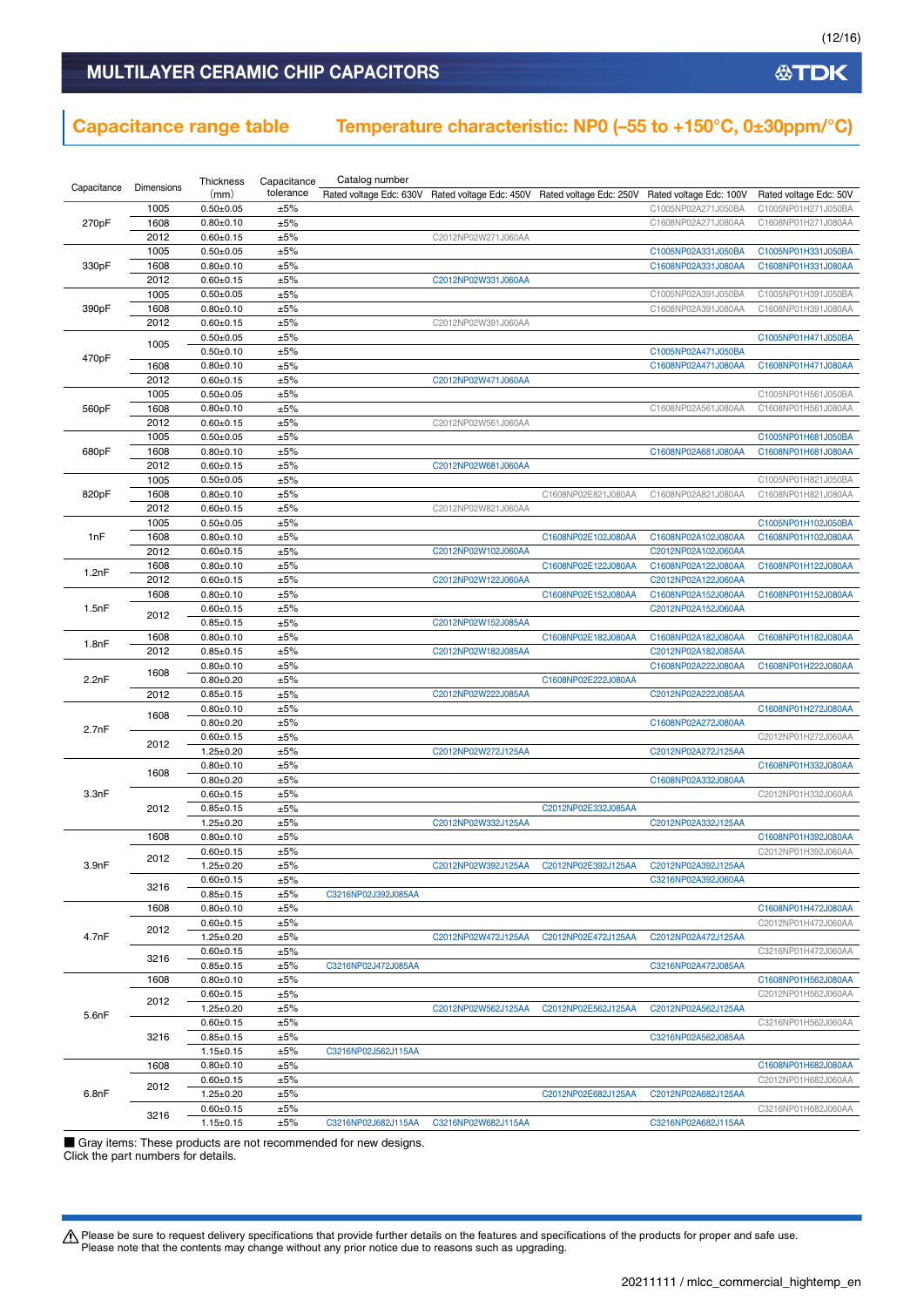**公TDK** 

## MULTILAYER CERAMIC CHIP CAPACITORS

### Capacitance range table Temperature characteristic: NP0 (–55 to +150°C, 0±30ppm/°C)

|                    |                   | Thickness            | Capacitance | Catalog number      |                     |                                                                                                 |                     |                        |
|--------------------|-------------------|----------------------|-------------|---------------------|---------------------|-------------------------------------------------------------------------------------------------|---------------------|------------------------|
| Capacitance        | <b>Dimensions</b> | (mm)                 | tolerance   |                     |                     | Rated voltage Edc: 630V Rated voltage Edc: 450V Rated voltage Edc: 250V Rated voltage Edc: 100V |                     | Rated voltage Edc: 50V |
|                    | 1608              | $0.80 + 0.10$        | ±5%         |                     |                     |                                                                                                 |                     | C1608NP01H822J080AA    |
|                    | 2012              | $0.60 + 0.15$        | ±5%         |                     |                     |                                                                                                 |                     | C2012NP01H822J060AA    |
|                    |                   | $1.25 \pm 0.20$      | ±5%         |                     |                     | C2012NP02E822J125AA                                                                             | C2012NP02A822J125AA |                        |
| 8.2nF              |                   | $0.60 \pm 0.15$      | ±5%         |                     |                     |                                                                                                 |                     | C3216NP01H822J060AA    |
|                    | 3216              | $1.15 \pm 0.15$      | ±5%         |                     | C3216NP02W822J115AA |                                                                                                 | C3216NP02A822J115AA |                        |
|                    |                   | $1.60 + 0.20$        | ±5%         | C3216NP02J822J160AA |                     |                                                                                                 |                     |                        |
|                    | 3225              | $1.25 \pm 0.20$      | ±5%         | C3225NP02J822J125AA |                     |                                                                                                 |                     |                        |
|                    | 1608              | $0.80 + 0.10$        | ±5%         |                     |                     |                                                                                                 |                     | C1608NP01H103J080AA    |
|                    |                   | $0.60 \pm 0.15$      | ±5%         |                     |                     |                                                                                                 |                     | C2012NP01H103J060AA    |
|                    | 2012              | $1.25 \pm 0.20$      | ±5%         |                     |                     | C2012NP02E103J125AA                                                                             | C2012NP02A103J125AA |                        |
| 10 <sub>n</sub> F  |                   | $0.60 + 0.15$        | ±5%         |                     |                     |                                                                                                 |                     | C3216NP01H103J060AA    |
|                    | 3216              | $1.15 \pm 0.15$      | ±5%         |                     |                     | C3216NP02E103J115AA                                                                             | C3216NP02A103J115AA |                        |
|                    |                   | $1.60 + 0.20$        | ±5%         | C3216NP02J103J160AA | C3216NP02W103J160AA |                                                                                                 |                     |                        |
|                    | 3225              | $1.25 \pm 0.20$      | ±5%         | C3225NP02J103J125AA |                     |                                                                                                 |                     |                        |
|                    | 2012              | $0.85 \pm 0.15$      | ±5%         |                     |                     |                                                                                                 |                     | C2012NP01H153J085AA    |
|                    |                   | $0.60 + 0.15$        | ±5%         |                     |                     |                                                                                                 |                     | C3216NP01H153J060AA    |
|                    |                   | $1.15 \pm 0.15$      | ±5%         |                     |                     |                                                                                                 | C3216NP02A153J115AA |                        |
| 15nF               | 3216              | 1.60+0.30,-0.10      | ±5%         |                     | C3216NP02W153J160AA |                                                                                                 |                     |                        |
|                    |                   | $1.60 + 0.20$        | ±5%         |                     |                     | C3216NP02E153J160AA                                                                             |                     |                        |
|                    | 3225              | $1.60 + 0.20$        | ±5%         | C3225NP02J153J160AA |                     |                                                                                                 |                     |                        |
|                    | 2012              | $1.25 \pm 0.20$      | ±5%         |                     |                     |                                                                                                 |                     | C2012NP01H223J125AA    |
|                    |                   | $0.60 \pm 0.15$      | ±5%         |                     |                     |                                                                                                 |                     | C3216NP01H223J060AA    |
|                    |                   |                      |             |                     |                     |                                                                                                 |                     |                        |
| 22nF               | 3216              | $1.60 + 0.30, -0.10$ | ±5%<br>±5%  |                     |                     | C3216NP02E223J160AA                                                                             |                     |                        |
|                    |                   | $1.60 + 0.20$        |             |                     |                     |                                                                                                 | C3216NP02A223J160AA |                        |
|                    | 3225              | $1.60 \pm 0.20$      | ±5%         |                     |                     | C3225NP02E223J160AA                                                                             |                     |                        |
|                    |                   | $2.30+0.20$          | ±5%         | C3225NP02J223J230AA | C3225NP02W223J230AA |                                                                                                 |                     |                        |
|                    | 2012              | $1.25 \pm 0.20$      | ±5%         |                     |                     |                                                                                                 |                     | C2012NP01H333J125AA    |
|                    | 3216              | $0.85 \pm 0.15$      | ±5%         |                     |                     |                                                                                                 |                     | C3216NP01H333J085AA    |
| 33nF               |                   | $1.60 + 0.30, -0.10$ | ±5%         |                     |                     |                                                                                                 | C3216NP02A333J160AA |                        |
|                    | 3225              | $2.30 + 0.20$        | ±5%         |                     |                     | C3225NP02E333J230AA                                                                             |                     |                        |
|                    |                   | $2.50 \pm 0.30$      | ±5%         | C3225NP02J333J250AA | C3225NP02W333J250AA |                                                                                                 |                     |                        |
|                    | 4532              | $2.00+0.20$          | ±5%         | C4532NP02J333J200KA |                     |                                                                                                 |                     |                        |
|                    | 3216              | $1.15 \pm 0.15$      | ±5%         |                     |                     |                                                                                                 |                     | C3216NP01H473J115AA    |
| 47nF               | 3225              | $2.50 + 0.30$        | ±5%         |                     |                     | C3225NP02E473J250AA                                                                             |                     |                        |
|                    | 4532              | $2.30 \pm 0.20$      | ±5%         |                     | C4532NP02W473J230KA |                                                                                                 |                     |                        |
|                    |                   | $3.20 \pm 0.30$      | ±5%         | C4532NP02J473J320KA |                     |                                                                                                 |                     |                        |
|                    | 3216              | $1.60 + 0.20$        | ±5%         |                     |                     |                                                                                                 |                     | C3216NP01H683J160AA    |
|                    | 3225              | $2.30+0.20$          | ±5%         |                     |                     |                                                                                                 | C3225NP02A683J230AA |                        |
| 68nF               | 4532              | $2.30 \pm 0.20$      | ±5%         |                     |                     | C4532NP02E683J230KN                                                                             |                     |                        |
|                    |                   | $3.20 \pm 0.30$      | ±5%         |                     | C4532NP02W683J320KA |                                                                                                 |                     |                        |
|                    | 3216              | $1.60 \pm 0.20$      | ±5%         |                     |                     |                                                                                                 |                     | C3216NP01H104J160AA    |
| 100 <sub>n</sub> F | 4532              | $3.20 \pm 0.30$      | ±5%         |                     |                     | C4532NP02E104J320KN                                                                             |                     |                        |
|                    | 5750              | $2.80 + 0.30$        | ±5%         |                     | C5750NP02W104J280KA |                                                                                                 |                     |                        |
| 150nF              | 5750              | $2.30+0.20$          | ±5%         |                     |                     | C5750NP02E154J230KN                                                                             | C5750NP02A154J230KA |                        |

■ Gray items: These products are not recommended for new designs. Click the part numbers for details.

Please be sure to request delivery specifications that provide further details on the features and specifications of the products for proper and safe use.<br>Please note that the contents may change without any prior notice d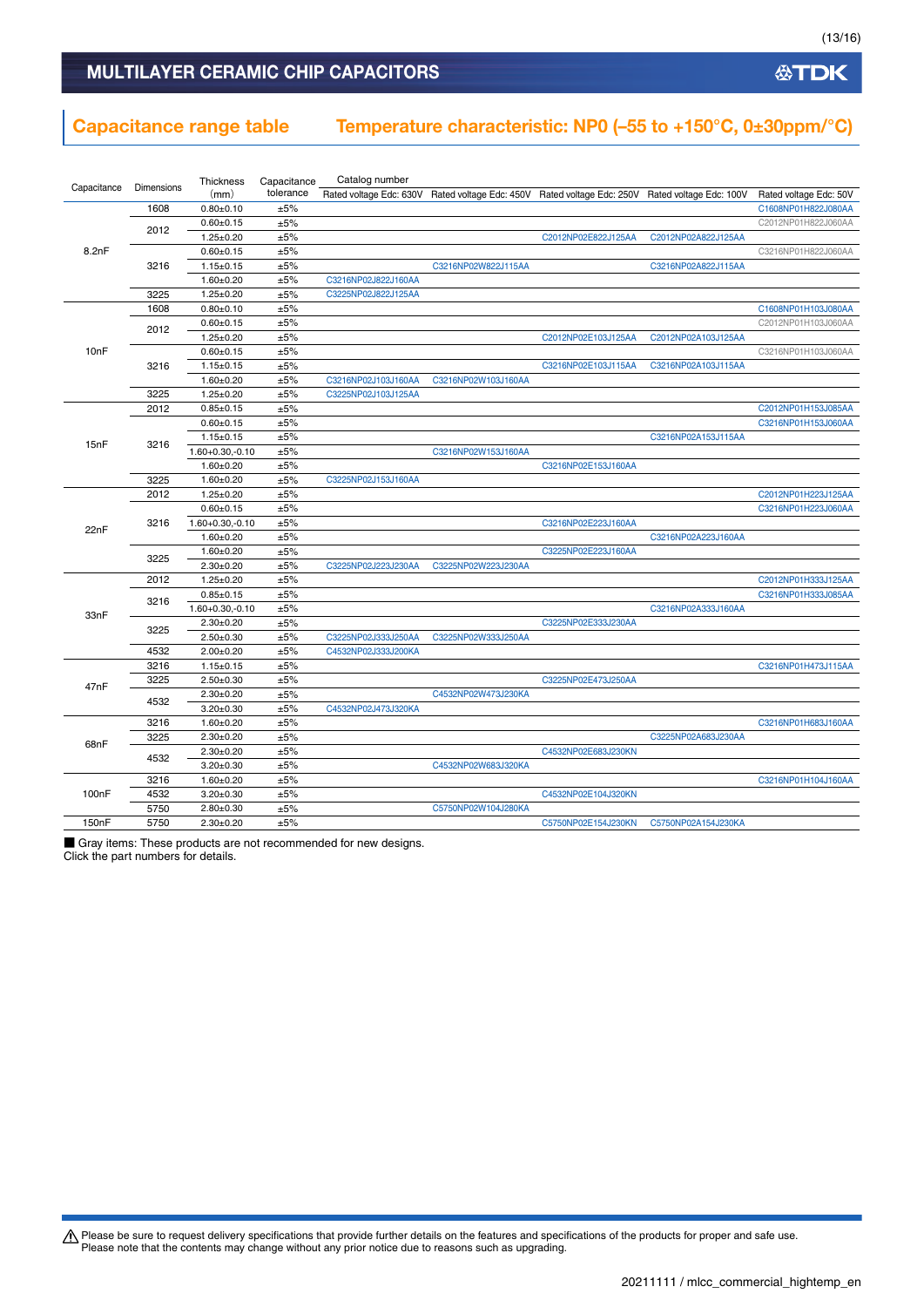### Capacitance range table Temperature characteristic: X8R (-55 to +150 $^{\circ}$ C, ±15%)

|       |                        | Thickness       | Capacitance | Catalog number          |                        |                        |                        |
|-------|------------------------|-----------------|-------------|-------------------------|------------------------|------------------------|------------------------|
|       | Capacitance Dimensions | (mm)            | tolerance   | Rated voltage Edc: 100V | Rated voltage Edc: 50V | Rated voltage Edc: 25V | Rated voltage Edc: 16V |
|       |                        |                 | ±10%        | C1005X8R2A151K050BA     | C1005X8R1H151K050BA    |                        |                        |
| 150pF | 1005                   | $0.50 \pm 0.05$ | ±20%        | C1005X8R2A151M050BA     | C1005X8R1H151M050BA    |                        |                        |
|       |                        |                 | ±10%        |                         |                        |                        |                        |
| 220pF | 1005                   | $0.50 \pm 0.05$ |             | C1005X8R2A221K050BA     | C1005X8R1H221K050BA    |                        |                        |
|       |                        |                 | ±20%        | C1005X8R2A221M050BA     | C1005X8R1H221M050BA    |                        |                        |
| 330pF | 1005                   | $0.50 \pm 0.05$ | ±10%        | C1005X8R2A331K050BA     | C1005X8R1H331K050BA    |                        |                        |
|       |                        |                 | ±20%        | C1005X8R2A331M050BA     | C1005X8R1H331M050BA    |                        |                        |
| 470pF | 1005                   | $0.50 \pm 0.05$ | ±10%        | C1005X8R2A471K050BA     | C1005X8R1H471K050BA    |                        |                        |
|       |                        |                 | ±20%        | C1005X8R2A471M050BA     | C1005X8R1H471M050BA    |                        |                        |
|       |                        |                 | ±10%        | C1005X8R2A681K050BA     | C1005X8R1H681K050BA    |                        |                        |
| 680pF | 1005                   | $0.50 \pm 0.05$ | ±20%        | C1005X8R2A681M050BA     | C1005X8R1H681M050BA    |                        |                        |
|       |                        |                 | ±10%        | C1005X8R2A102K050BA     | C1005X8R1H102K050BA    |                        |                        |
|       | 1005                   | $0.50 + 0.05$   | ±20%        | C1005X8R2A102M050BA     | C1005X8R1H102M050BA    |                        |                        |
| 1nF   |                        |                 | ±10%        | C1608X8R2A102K080AA     | C1608X8R1H102K080AA    |                        |                        |
|       | 1608                   | $0.80 + 0.10$   | ±20%        | C1608X8R2A102M080AA     | C1608X8R1H102M080AA    |                        |                        |
|       |                        |                 | ±10%        | C1005X8R2A152K050BA     | C1005X8R1H152K050BA    |                        |                        |
|       | 1005                   | $0.50 \pm 0.05$ |             |                         |                        |                        |                        |
| 1.5nF |                        |                 | ±20%        | C1005X8R2A152M050BA     | C1005X8R1H152M050BA    |                        |                        |
|       | 1608                   | $0.80 \pm 0.10$ | ±10%        | C1608X8R2A152K080AA     | C1608X8R1H152K080AA    |                        |                        |
|       |                        |                 | ±20%        | C1608X8R2A152M080AA     | C1608X8R1H152M080AA    |                        |                        |
|       | 1005                   | $0.50 \pm 0.05$ | ±10%        | C1005X8R2A222K050BA     | C1005X8R1H222K050BA    |                        |                        |
| 2.2nF |                        |                 | ±20%        | C1005X8R2A222M050BA     | C1005X8R1H222M050BA    |                        |                        |
|       |                        |                 | ±10%        | C1608X8R2A222K080AA     | C1608X8R1H222K080AA    |                        |                        |
|       | 1608                   | $0.80 \pm 0.10$ | ±20%        | C1608X8R2A222M080AA     | C1608X8R1H222M080AA    |                        |                        |
|       |                        |                 | ±10%        | C1005X8R2A332K050BB     | C1005X8R1H332K050BA    |                        |                        |
|       | 1005                   | $0.50 \pm 0.05$ | ±20%        | C1005X8R2A332M050BB     | C1005X8R1H332M050BA    |                        |                        |
| 3.3nF |                        |                 | ±10%        | C1608X8R2A332K080AA     | C1608X8R1H332K080AA    |                        |                        |
|       | 1608                   | $0.80 \pm 0.10$ | ±20%        | C1608X8R2A332M080AA     | C1608X8R1H332M080AA    |                        |                        |
|       |                        |                 |             |                         | C1005X8R1H472K050BA    |                        |                        |
|       | 1005                   | $0.50 \pm 0.05$ | ±10%        |                         |                        |                        |                        |
| 4.7nF |                        |                 | ±20%        |                         | C1005X8R1H472M050BA    |                        |                        |
|       | 1608                   | $0.80 + 0.10$   | ±10%        | C1608X8R2A472K080AA     | C1608X8R1H472K080AA    |                        |                        |
|       |                        |                 | ±20%        | C1608X8R2A472M080AA     | C1608X8R1H472M080AA    |                        |                        |
|       | 1005                   | $0.50 + 0.05$   | ±10%        |                         | C1005X8R1H682K050BB    | C1005X8R1E682K050BA    |                        |
| 6.8nF |                        |                 | ±20%        |                         | C1005X8R1H682M050BB    | C1005X8R1E682M050BA    |                        |
|       |                        |                 | ±10%        | C1608X8R2A682K080AA     | C1608X8R1H682K080AA    |                        |                        |
|       | 1608                   | $0.80 \pm 0.10$ | ±20%        | C1608X8R2A682M080AA     | C1608X8R1H682M080AA    |                        |                        |
|       |                        |                 | ±10%        |                         | C1005X8R1H103K050BB    | C1005X8R1E103K050BA    |                        |
|       | 1005                   | $0.50 \pm 0.05$ | ±20%        |                         | C1005X8R1H103M050BB    | C1005X8R1E103M050BA    |                        |
| 10nF  |                        |                 | ±10%        | C1608X8R2A103K080AA     | C1608X8R1H103K080AA    |                        |                        |
|       | 1608                   | $0.80 \pm 0.10$ | ±20%        | C1608X8R2A103M080AA     | C1608X8R1H103M080AA    |                        |                        |
|       |                        |                 | ±10%        |                         |                        | C1005X8R1E153K050BB    |                        |
|       | 1005                   | $0.50 \pm 0.05$ |             |                         |                        |                        |                        |
| 15nF  |                        |                 | ±20%        |                         |                        | C1005X8R1E153M050BB    |                        |
|       | 1608                   | $0.80 \pm 0.10$ | ±10%        | C1608X8R2A153K080AA     | C1608X8R1H153K080AA    |                        |                        |
|       |                        |                 | ±20%        | C1608X8R2A153M080AA     | C1608X8R1H153M080AA    |                        |                        |
|       | 1005                   | $0.50 \pm 0.05$ | ±10%        |                         |                        | C1005X8R1E223K050BB    |                        |
|       |                        |                 | ±20%        |                         |                        | C1005X8R1E223M050BB    |                        |
| 22nF  | 1608                   | $0.80 + 0.10$   | ±10%        | C1608X8R2A223K080AB     | C1608X8R1H223K080AA    |                        |                        |
|       |                        |                 | ±20%        | C1608X8R2A223M080AB     | C1608X8R1H223M080AA    |                        |                        |
|       |                        |                 | ±10%        | C2012X8R2A223K125AA     |                        |                        |                        |
|       | 2012                   | $1.25 \pm 0.20$ | ±20%        | C2012X8R2A223M125AA     |                        |                        |                        |
|       |                        |                 | ±10%        |                         |                        | C1005X8R1E333K050BC    | C1005X8R1C333K050BB    |
|       | 1005                   | $0.50 + 0.05$   | ±20%        |                         |                        | C1005X8R1E333M050BC    | C1005X8R1C333M050BB    |
|       |                        |                 | ±10%        | C1608X8R2A333K080AB     | C1608X8R1H333K080AA    |                        |                        |
|       | 1608                   | $0.80 + 0.10$   | ±20%        | C1608X8R2A333M080AB     | C1608X8R1H333M080AA    |                        |                        |
| 33nF  |                        |                 | ±10%        | C2012X8R2A333K125AB     |                        |                        |                        |
|       | 2012                   | $1.25 \pm 0.20$ |             |                         |                        |                        |                        |
|       |                        |                 | ±20%        | C2012X8R2A333M125AB     |                        |                        |                        |
|       | 3216                   | $0.85 \pm 0.15$ | ±10%        | C3216X8R2A333K085AA     |                        |                        |                        |
|       |                        |                 | ±20%        | C3216X8R2A333M085AA     |                        |                        |                        |
|       | 1005                   | $0.50 \pm 0.05$ | ±10%        |                         |                        | C1005X8R1E473K050BC    | C1005X8R1C473K050BB    |
|       |                        |                 | ±20%        |                         |                        | C1005X8R1E473M050BC    | C1005X8R1C473M050BB    |
|       |                        |                 | ±10%        |                         | C1608X8R1H473K080AA    |                        |                        |
|       | 1608                   | $0.80 \pm 0.10$ | ±20%        |                         | C1608X8R1H473M080AA    |                        |                        |
| 47nF  |                        |                 | ±10%        | C2012X8R2A473K125AB     |                        |                        |                        |
|       | 2012                   | $1.25 \pm 0.20$ | ±20%        | C2012X8R2A473M125AB     |                        |                        |                        |
|       |                        |                 | ±10%        | C3216X8R2A473K085AA     |                        |                        |                        |
|       | 3216                   | $0.85 \pm 0.15$ |             |                         |                        |                        |                        |
|       |                        |                 | ±20%        | C3216X8R2A473M085AA     |                        |                        |                        |
|       | 1608                   | $0.80 \pm 0.10$ | ±10%        |                         | C1608X8R1H683K080AB    | C1608X8R1E683K080AA    |                        |
|       |                        |                 | ±20%        |                         | C1608X8R1H683M080AB    | C1608X8R1E683M080AA    |                        |
| 68nF  | 2012                   | $1.25 \pm 0.20$ | ±10%        | C2012X8R2A683K125AB     | C2012X8R1H683K125AA    |                        |                        |
|       |                        |                 | ±20%        | C2012X8R2A683M125AB     | C2012X8R1H683M125AA    |                        |                        |
|       |                        |                 | ±10%        | C3216X8R2A683K115AA     |                        |                        |                        |
|       | 3216                   | $1.15 \pm 0.15$ | ±20%        | C3216X8R2A683M115AA     |                        |                        |                        |

■ Gray items: These products are not recommended for new designs. Click the part numbers for details.

Please be sure to request delivery specifications that provide further details on the features and specifications of the products for proper and safe use.<br>Please note that the contents may change without any prior notice d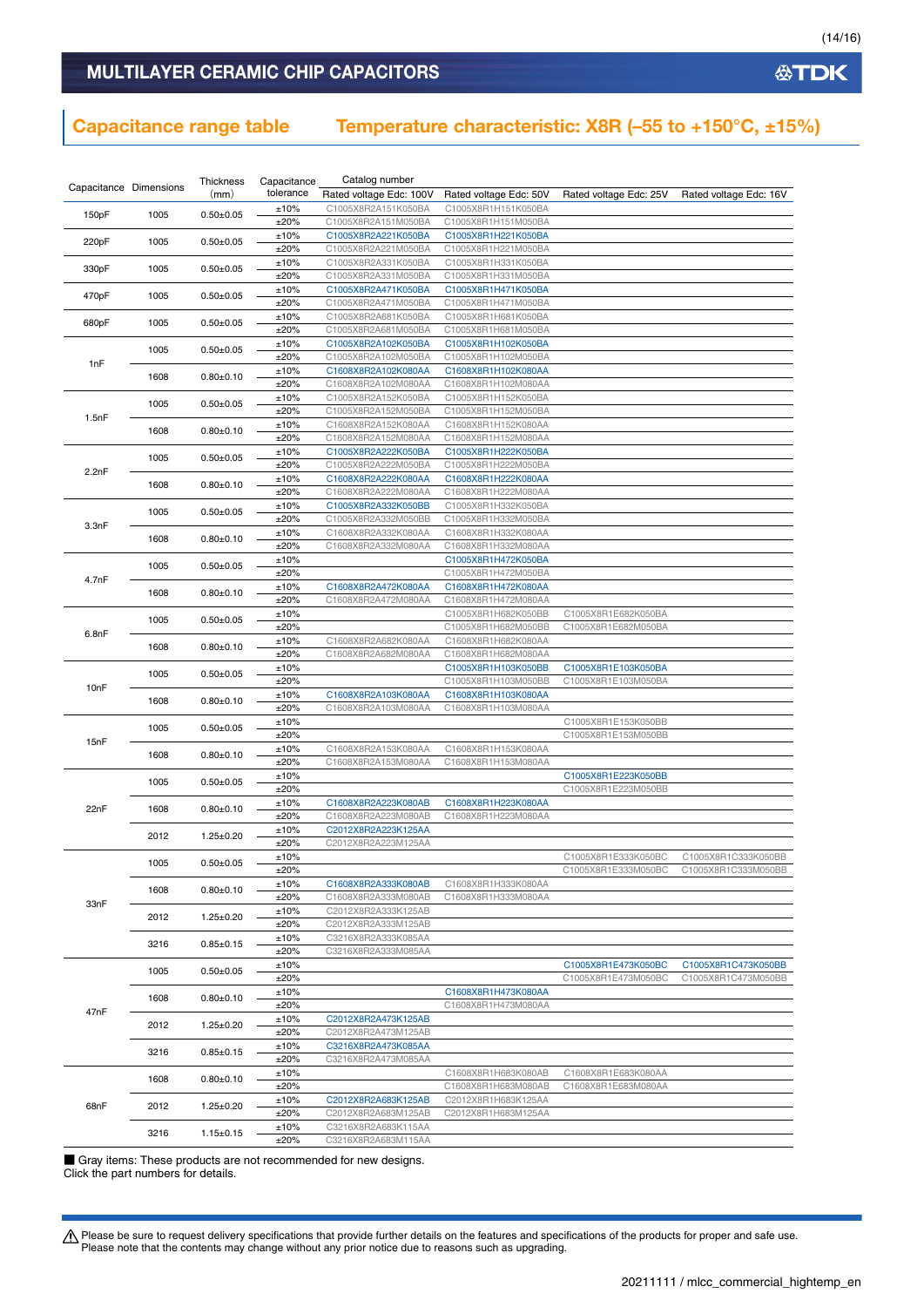## Capacitance range table Temperature characteristic: X8R (–55 to +150°C, ±15%)

|                    | Dimensions | Thickness       | Capacitance  | Catalog number                             |                        |                                            |                                            |
|--------------------|------------|-----------------|--------------|--------------------------------------------|------------------------|--------------------------------------------|--------------------------------------------|
| Capacitance        |            | (mm)            | tolerance    | Rated voltage Edc: 100V                    | Rated voltage Edc: 50V | Rated voltage Edc: 25V                     | Rated voltage Edc: 16V                     |
|                    | 1608       | $0.80 + 0.10$   | ±10%         |                                            | C1608X8R1H104K080AB    | C1608X8R1E104K080AA                        |                                            |
|                    |            |                 | ±20%         |                                            | C1608X8R1H104M080AB    | C1608X8R1E104M080AA                        |                                            |
| 100 <sub>n</sub> F | 2012       | $1.25 \pm 0.20$ | ±10%         |                                            | C2012X8R1H104K125AA    |                                            |                                            |
|                    |            |                 | ±20%         |                                            | C2012X8R1H104M125AA    |                                            |                                            |
|                    | 3216       | $1.15 \pm 0.15$ | ±10%<br>±20% | C3216X8R2A104K115AA<br>C3216X8R2A104M115AA |                        |                                            |                                            |
|                    |            |                 | ±10%         |                                            |                        | C1608X8R1E154K080AB                        |                                            |
|                    | 1608       | $0.80 + 0.10$   | ±20%         |                                            |                        | C1608X8R1E154M080AB                        |                                            |
|                    |            |                 | ±10%         |                                            |                        | C2012X8R1E154K085AA                        |                                            |
|                    |            | $0.85 \pm 0.15$ | ±20%         |                                            |                        | C2012X8R1E154M085AA                        |                                            |
| 150 <sub>n</sub> F | 2012       | $1.25 \pm 0.20$ | ±10%         |                                            | C2012X8R1H154K125AB    |                                            |                                            |
|                    |            |                 | ±20%         |                                            | C2012X8R1H154M125AB    |                                            |                                            |
|                    |            | $0.85 \pm 0.15$ | ±10%         |                                            | C3216X8R1H154K085AA    |                                            |                                            |
|                    | 3216       |                 | ±20%         |                                            | C3216X8R1H154M085AA    |                                            |                                            |
|                    |            | $1.60 \pm 0.20$ | ±10%<br>±20% | C3216X8R2A154K160AA<br>C3216X8R2A154M160AA |                        |                                            |                                            |
|                    |            |                 | ±10%         |                                            |                        | C1608X8R1E224K080AB                        |                                            |
|                    | 1608       | $0.80 + 0.15$   | ±20%         |                                            |                        | C1608X8R1E224M080AB                        |                                            |
|                    |            |                 | ±10%         |                                            | C2012X8R1H224K125AB    | C2012X8R1E224K125AA                        |                                            |
|                    | 2012       | $1.25 \pm 0.20$ | ±20%         |                                            | C2012X8R1H224M125AB    | C2012X8R1E224M125AA                        |                                            |
| 220nF              |            | $1.15 \pm 0.15$ | ±10%         |                                            | C3216X8R1H224K115AA    |                                            |                                            |
|                    | 3216       |                 | ±20%         |                                            | C3216X8R1H224M115AA    |                                            |                                            |
|                    |            | $1.60 \pm 0.20$ | ±10%         | C3216X8R2A224K160AB                        |                        |                                            |                                            |
|                    |            |                 | ±20%         | C3216X8R2A224M160AB                        |                        |                                            |                                            |
|                    | 1608       | $0.80 \pm 0.10$ | ±10%<br>±20% |                                            |                        | C1608X8R1E334K080AC                        | C1608X8R1C334K080AB                        |
|                    |            |                 | ±10%         |                                            |                        | C1608X8R1E334M080AC<br>C2012X8R1E334K125AA | C1608X8R1C334M080AB                        |
|                    | 2012       | $1.25 \pm 0.20$ | ±20%         |                                            |                        | C2012X8R1E334M125AA                        |                                            |
| 330nF              |            |                 | ±10%         |                                            |                        | C3216X8R1E334K085AA                        |                                            |
|                    |            | $0.85 \pm 0.15$ | ±20%         |                                            |                        | C3216X8R1E334M085AA                        |                                            |
|                    | 3216       | $1.60 \pm 0.20$ | ±10%         | C3216X8R2A334K160AB                        | C3216X8R1H334K160AA    |                                            |                                            |
|                    |            |                 | ±20%         | C3216X8R2A334M160AB                        | C3216X8R1H334M160AA    |                                            |                                            |
|                    | 1608       | $0.80 \pm 0.15$ | ±10%         |                                            |                        |                                            | C1608X8R1C474K080AB                        |
|                    |            |                 | ±20%         |                                            |                        |                                            | C1608X8R1C474M080AB                        |
|                    | 2012       | $1.25 \pm 0.20$ | ±10%<br>±20% |                                            |                        | C2012X8R1E474K125AB<br>C2012X8R1E474M125AB |                                            |
|                    |            |                 | ±10%         |                                            |                        | C3216X8R1E474K085AA                        |                                            |
| 470nF              |            | $0.85 \pm 0.15$ | ±20%         |                                            |                        | C3216X8R1E474M085AA                        |                                            |
|                    | 3216       | $1.60 + 0.20$   | ±10%         |                                            | C3216X8R1H474K160AA    |                                            |                                            |
|                    |            |                 | ±20%         |                                            | C3216X8R1H474M160AA    |                                            |                                            |
|                    | 3225       | $2.00 \pm 0.20$ | ±10%         | C3225X8R2A474K200AB                        |                        |                                            |                                            |
|                    |            |                 | ±20%         | C3225X8R2A474M200AB                        |                        |                                            |                                            |
|                    | 2012       | $1.25 \pm 0.20$ | ±10%         |                                            |                        | C2012X8R1E684K125AC                        | C2012X8R1C684K125AB                        |
|                    |            |                 | ±20%         |                                            |                        | C2012X8R1E684M125AC                        | C2012X8R1C684M125AB                        |
|                    |            | $1.15 \pm 0.15$ | ±10%<br>±20% |                                            |                        | C3216X8R1E684K115AA<br>C3216X8R1E684M115AA |                                            |
| 680nF              | 3216       |                 | ±10%         |                                            | C3216X8R1H684K160AB    |                                            |                                            |
|                    |            | $1.60 + 0.20$   | ±20%         |                                            | C3216X8R1H684M160AB    |                                            |                                            |
|                    |            |                 | ±10%         | C3225X8R2A684K250AB                        |                        |                                            |                                            |
|                    | 3225       | $2.50 + 0.30$   | ±20%         | C3225X8R2A684M250AB                        |                        |                                            |                                            |
|                    | 2012       | $1.25 \pm 0.20$ | ±10%         |                                            |                        | C2012X8R1E105K125AC                        | C2012X8R1C105K125AB                        |
| $1 \mu F$          |            |                 | ±20%         |                                            |                        | C2012X8R1E105M125AC                        | C2012X8R1C105M125AB                        |
|                    | 3216       | $1.60 \pm 0.20$ | ±10%         |                                            | C3216X8R1H105K160AB    | C3216X8R1E105K160AA                        |                                            |
|                    |            |                 | ±20%<br>±10% |                                            | C3216X8R1H105M160AB    | C3216X8R1E105M160AA<br>C3216X8R1E155K160AB |                                            |
|                    | 3216       | $1.60 \pm 0.20$ | ±20%         |                                            |                        | C3216X8R1E155M160AB                        |                                            |
| $1.5 \mu F$        |            |                 | ±10%         |                                            |                        | C3225X8R1E155K160AA                        |                                            |
|                    | 3225       | $1.60 \pm 0.20$ | ±20%         |                                            |                        | C3225X8R1E155M160AA                        |                                            |
|                    | 3216       | $1.60 \pm 0.20$ | ±10%         |                                            |                        | C3216X8R1E225K160AB                        |                                            |
| $2.2 \mu F$        |            |                 | ±20%         |                                            |                        | C3216X8R1E225M160AB                        |                                            |
|                    | 3225       | $2.00 \pm 0.20$ | ±10%         |                                            |                        | C3225X8R1E225K200AA                        |                                            |
|                    |            |                 | ±20%         |                                            |                        | C3225X8R1E225M200AA                        |                                            |
|                    | 3216       | $1.60 \pm 0.20$ | ±10%<br>±20% |                                            |                        | C3216X8R1E335K160AC<br>C3216X8R1E335M160AC | C3216X8R1C335K160AB<br>C3216X8R1C335M160AB |
| $3.3 \mu F$        |            |                 | ±10%         |                                            |                        | C3225X8R1E335K250AA                        |                                            |
|                    | 3225       | $2.50 \pm 0.30$ | ±20%         |                                            |                        | C3225X8R1E335M250AA                        |                                            |
|                    |            |                 | ±10%         |                                            |                        | C3216X8R1E475K160AC                        | C3216X8R1C475K160AB                        |
| $4.7 \mu F$        | 3216       | $1.60 \pm 0.20$ | ±20%         |                                            |                        | C3216X8R1E475M160AC                        | C3216X8R1C475M160AB                        |
|                    | 3225       | $2.50 \pm 0.30$ | ±10%         |                                            |                        | C3225X8R1E475K250AB                        |                                            |
|                    |            |                 | ±20%         |                                            |                        | C3225X8R1E475M250AB                        |                                            |
| $6.8\mu F$         | 3225       | $2.00 \pm 0.20$ | ±10%         |                                            |                        | C3225X8R1E685K200AC                        | C3225X8R1C685K200AB                        |
|                    |            |                 | ±20%<br>±10% |                                            |                        | C3225X8R1E685M200AC                        | C3225X8R1C685M200AB                        |
| $10\mu F$          | 3225       | $2.50 \pm 0.30$ | ±20%         |                                            |                        | C3225X8R1E106K250AC<br>C3225X8R1E106M250AC | C3225X8R1C106K250AB<br>C3225X8R1C106M250AB |
|                    |            |                 |              |                                            |                        |                                            |                                            |

■ Gray items: These products are not recommended for new designs. Click the part numbers for details.

Please be sure to request delivery specifications that provide further details on the features and specifications of the products for proper and safe use.<br>Please note that the contents may change without any prior notice d